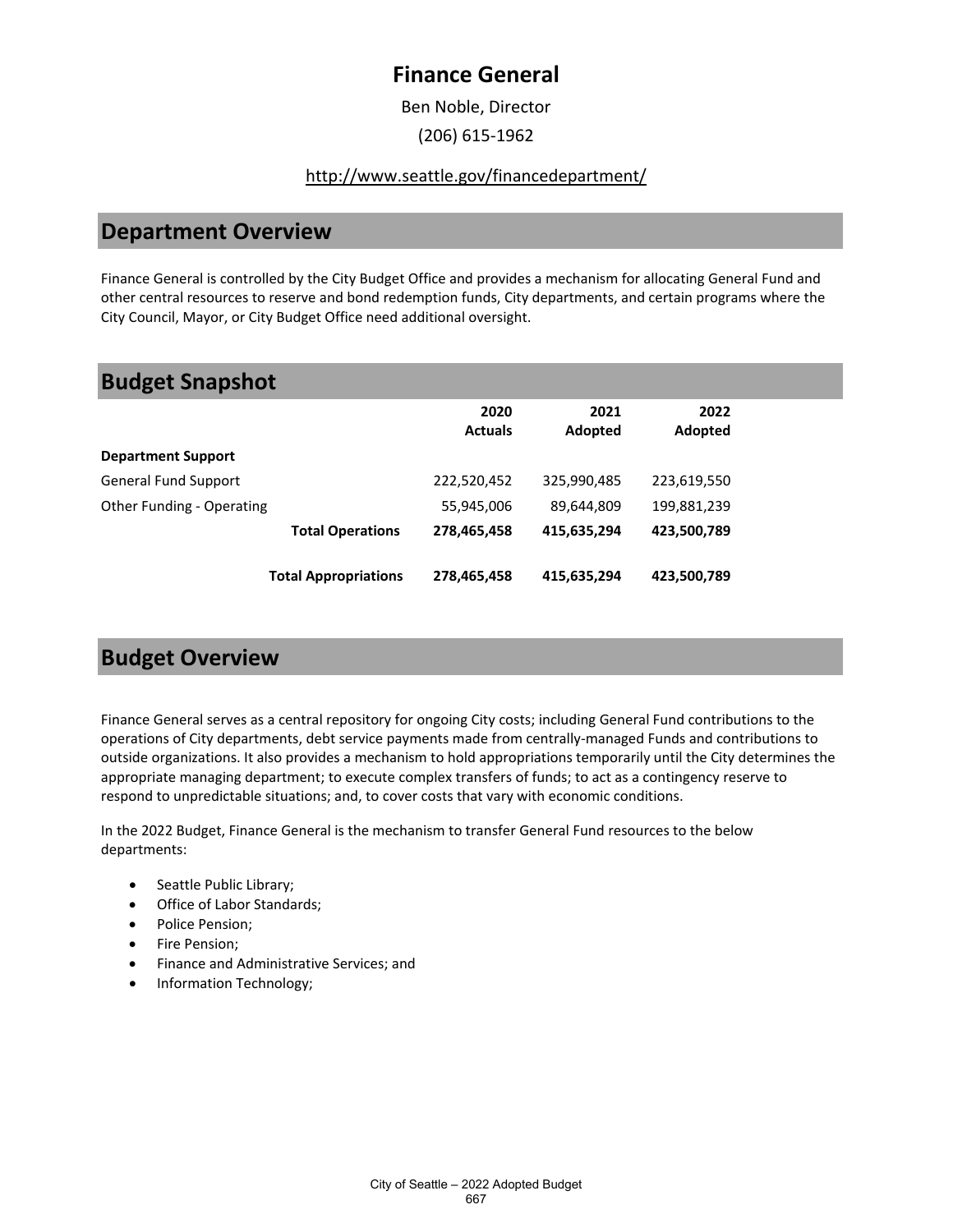# **Incremental Budget Changes**

|                                                                                                                           | <b>Dollars</b>  | <b>FTE</b> |
|---------------------------------------------------------------------------------------------------------------------------|-----------------|------------|
| 2021 Adopted Budget                                                                                                       | 415,635,294     |            |
| <b>Proposed Operating</b>                                                                                                 |                 |            |
| Participatory Budgeting Reserve                                                                                           | 30,000,000      |            |
| Rebuilding Fiscal Reserve Funds                                                                                           | 25,000,000      |            |
| Arena Payments                                                                                                            | 7,373,000       |            |
| Green New Deal Reserve                                                                                                    | 6,491,539       |            |
| Insurance Premium Cost Increase                                                                                           | 2,441,000       |            |
| Human Services Department Finance Support Reserve                                                                         | 600,000         |            |
| <b>Proposed Technical</b>                                                                                                 |                 |            |
| <b>Removal of One-Time Items</b>                                                                                          | (211, 921, 879) |            |
| Admissions Tax Revenue Directly to Arts Fund                                                                              | (11, 384, 500)  |            |
| Finance General Debt Service Adjustments                                                                                  | (1,747,097)     |            |
| Citywide Adjustments for Standard Cost Changes                                                                            | (1,080,287)     |            |
| Language Premium General Fund Transfer                                                                                    | 88,800          |            |
| State Paid Family Medical Leave Reserve Increment                                                                         | 481,751         |            |
| Transfer to FAS for Equitable Communities Initiative                                                                      | 1,000,000       |            |
| Use of LTGO Fund Balance for Debt Service                                                                                 |                 |            |
| Coronavirus Local Fiscal Recovery Revenue Replacement - FEMA<br>Contingency                                               | 2,000,000       |            |
| <b>Update Recurring Reserve Amounts</b>                                                                                   | 2,831,325       |            |
| Coronavirus Local Fiscal Recovery Revenue Replacement - Workforce<br>Development                                          | 4,500,000       |            |
| Restore General Fund Support to Library                                                                                   | 5,097,000       |            |
| Cash Transfer of 2022 Tax-Exempt Bond funds to IT Fund                                                                    | 13,076,000      |            |
| Finance General Appropriations to Special Funds                                                                           | 149,238,038     |            |
| Revenue Adjustments                                                                                                       |                 |            |
| <b>Fund Balancing Entries</b>                                                                                             |                 |            |
| Council                                                                                                                   |                 |            |
| Changes to Jumpstart Fund Expenditures, Coronavirus Local Recovery<br>Fund Resources, and Other Community-Led Investments | (26, 646, 270)  |            |
| Transfer from Finance General Reserves to HSD for Finance Team                                                            | (600,000)       |            |
| Coronavirus Local Fiscal Recovery Revenue Replacement - Reallocate<br><b>FEMA Contingency</b>                             |                 |            |
| Transfer from Finance General to ITD for Multi-factor Authentication                                                      | 300,000         |            |
| <b>Increase Fiscal Reserves</b>                                                                                           | 400,000         |            |
| Reserves for Juneteenth Holiday                                                                                           | 620,000         |            |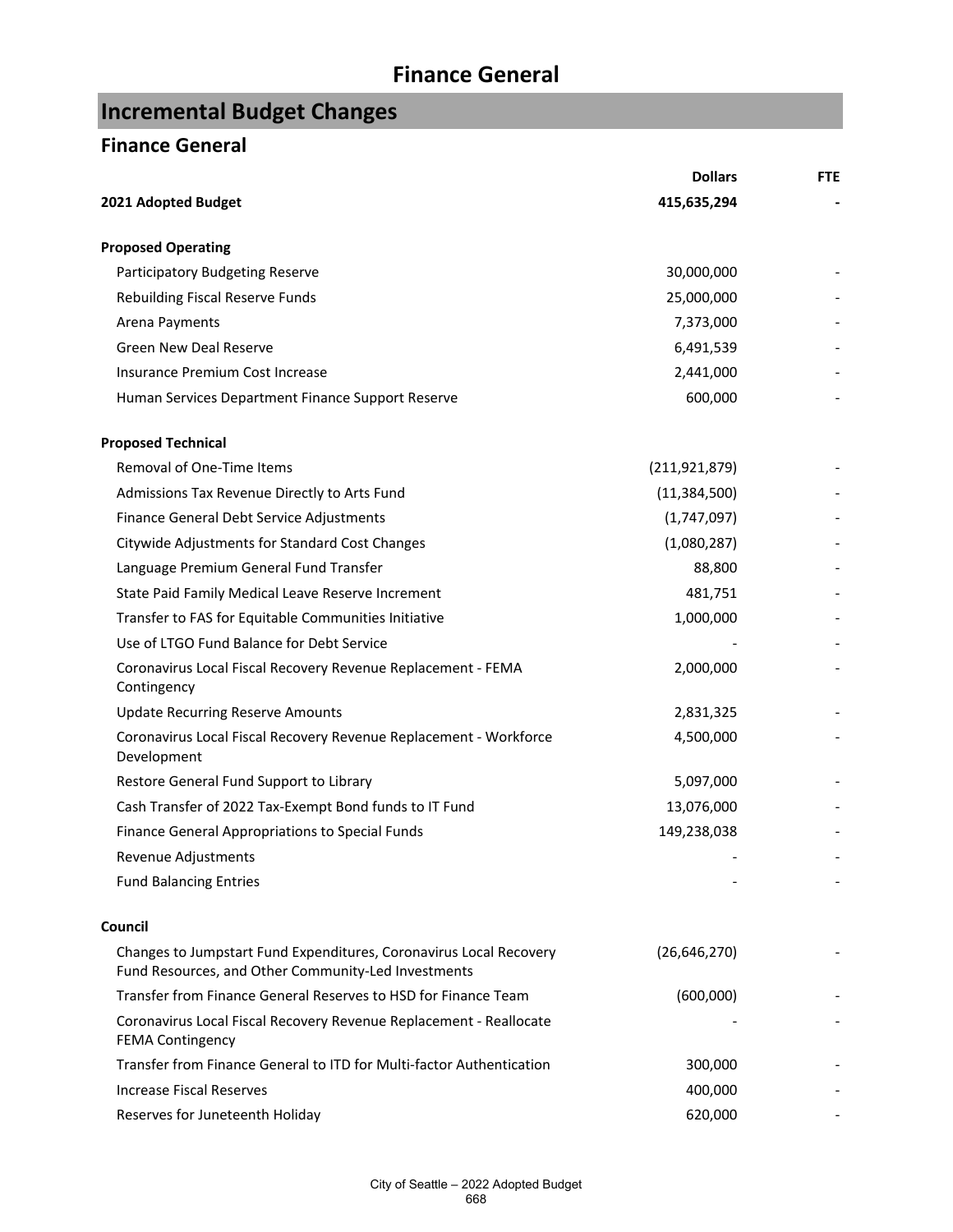| Total 2022 Adopted Budget                                       | \$423,500,789 |   |
|-----------------------------------------------------------------|---------------|---|
| <b>Total Incremental Changes</b>                                | \$7,865,496   |   |
| Statement of Legislative Intent - Revenue Generation Strategies |               |   |
| <b>Fund Balancing Entries - Post Adoption</b>                   |               |   |
| Realign REET, CRS-U, and GF Resources Across Departments        | 4,500,000     |   |
| Recognize November Forecast Update                              | 4,207,075     | ٠ |
| <b>Reserves for Public Toilets</b>                              | 1,000,000     |   |
|                                                                 |               |   |

# **Description of Incremental Budget Changes**

#### **Proposed Operating**

#### **Participatory Budgeting Reserve**

Expenditures \$30,000,000

The 2022 Budget includes ongoing funding for the participatory budgeting process. In 2021, the administration of the participatory budgeting process was shifted from the Department of Neighborhoods (DON) to the Office for Civil Rights (OCR). OCR's mission is to end structural racism and discrimination through accountable community relationships and anti-racist organizing, policy development, and civil rights enforcement. Also in 2021, positions were added to the Office for Civil Rights (OCR) to develop a Request for Proposal (RFP) to select an organization to run the participatory budgeting process. The 2021 Adopted Budget included \$28.3 million for Participatory Budgeting, and \$1.05 million was transferred to the Office for Civil Rights, with the remainder held in Finance General for one-time expenditures, such as executing the process, one-time investments selected through the process, and a potential evaluation of the process when complete. The 2022 Budget amount of \$30 million in Finance General is reserved for future allocations and is intended to be ongoing to support community-selected projects with ongoing costs.

The Seattle City Council made changes to this proposed item. See "Council" section for more details.

#### **Rebuilding Fiscal Reserve Funds**

| Expenditures | \$25,000,000 |
|--------------|--------------|
| Revenues     | \$25,000,000 |

This item begins the process of rebuilding the financial reserves in the Emergency Fund and the Revenue Stabilization Fund. In response to the pandemic, the City used reserves to continue essential services and to ensure that the City's response was scaled for the emergency at hand. Prior to the pandemic, at the beginning of 2020, the balance in the Emergency Fund was \$65 million and the Revenue Stabilization fund was \$57.7 million. In 2020, the City transferred \$14.7 million from the Emergency Fund and \$29 million from the Revenue Stabilization Fund to the General Fund. In 2021, the Adopted budget assumes that an additional \$13.4 million is transferred from the Emergency Fund, in addition to \$5.2 million of carryforward, for a total of \$18.6 million and \$25.7 million from the Revenue Stabilization Fund. The 2022 budget includes General Fund appropriation to begin re-building reserves, with a transfer of \$10 million into the Emergency Fund and \$15 million into the Revenue Stabilization Fund. This item also captures the revenues into the fiscal reserve funds as a result of these transfers.

The Seattle City Council made changes to this proposed item. See "Council" section for more details.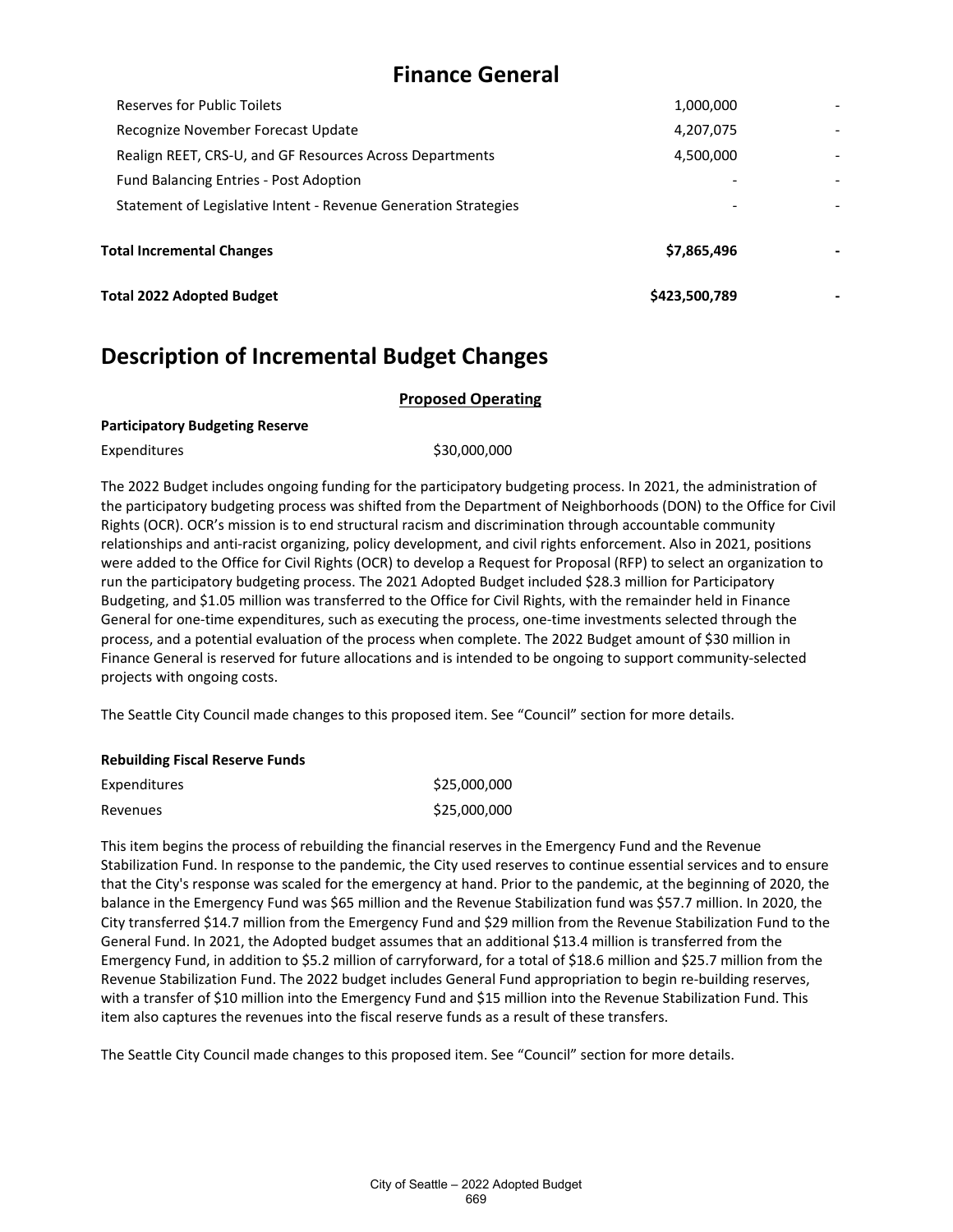#### **Arena Payments**

Expenditures \$7,373,000

Starting in 2022, the City may need to make Rent Adjustment payments to the Arena for certain tax (Business and Occupation Tax, Sales Tax, Admissions Tax, Commercial Parking Tax, and Leasehold Excise Tax) and parking revenues generated at the Climate Pledge Arena that exceed specific revenue thresholds. For 2021 revenues that exceed the thresholds, the City will make one payment to the Arena due June 2022. For revenues generated in 2022 and subsequent years, the City's Operating Agreement with the Arena provides for two payments, should revenues exceed the thresholds: a Tenant Advance due in December of the current tax year and a Final Rent Adjustment due in June of the following year. There will likely be variance between the estimated payment amounts and the actual payments made to the arena, especially in the first years of making the payments. Adjustments to these early estimates will need to be made via supplemental budget request in the current year.

Payments made to Arena in 2022:

1) June 2022 Payment: 2021 Final Rent Adjustment Payment – based on 2021 revenues 2) December 2022 Payment: 2022 Tenant Advance Payment – based on 2022 Q1 & Q2 revenues

For simplicity of payment, rent adjustments will be directly budgeted in Finance General in the various Funds which received the revenue. This appropriation includes the 2021 Final Rent Adjustment Payment and the 2022 Tenant Advance Payment in the Arts Fund (Admissions Tax), the Transportation Fund (Commercial Parking Tax) and the General Fund (all other revenue streams).

The November Forecast included an adjustment to the Arena Payment budgeted in the Arts Fund (Admissions Tax). See "Council" section for details.

#### **Green New Deal Reserve**

Expenditures \$6,491,539

This Green New Deal item funds a Green New Deal (GND) Reserve. The funding set aside here will prioritize efforts to achieve a just climate transition, making Seattle climate pollutant-free by 2030, helping communities most harmed by economic, racial, and environmental injustice. The GND Oversight Board will provide recommendations for key priorities, and the internal GND interdepartmental team (IDT) and Mayor's Office will develop and submit a spending plan for subsequent legislation.

#### **Insurance Premium Cost Increase**

 $Expenditures$   $$2,441,000$ 

This item increases appropriations by \$2,441,000 to Finance General for increased insurance premium costs due to a tightening insurance market and increased coverage. This amount is equal to the 2021 revised budget for insurance premiums. If costs continue to rise, additional budget may be needed in a 2022 supplemental request.

#### **Human Services Department Finance Support Reserve**

Expenditures \$600,000

This item is a reserve for finance support to the Human Services Department. The Human Services Department budget has grown dramatically in recent years and additional support is needed to ensure that the department is complying with Federal Grants requirements and City standards for accounting, budgeting and procurement processes.

The Seattle City Council made changes to this proposed item. See "Council" section for more details.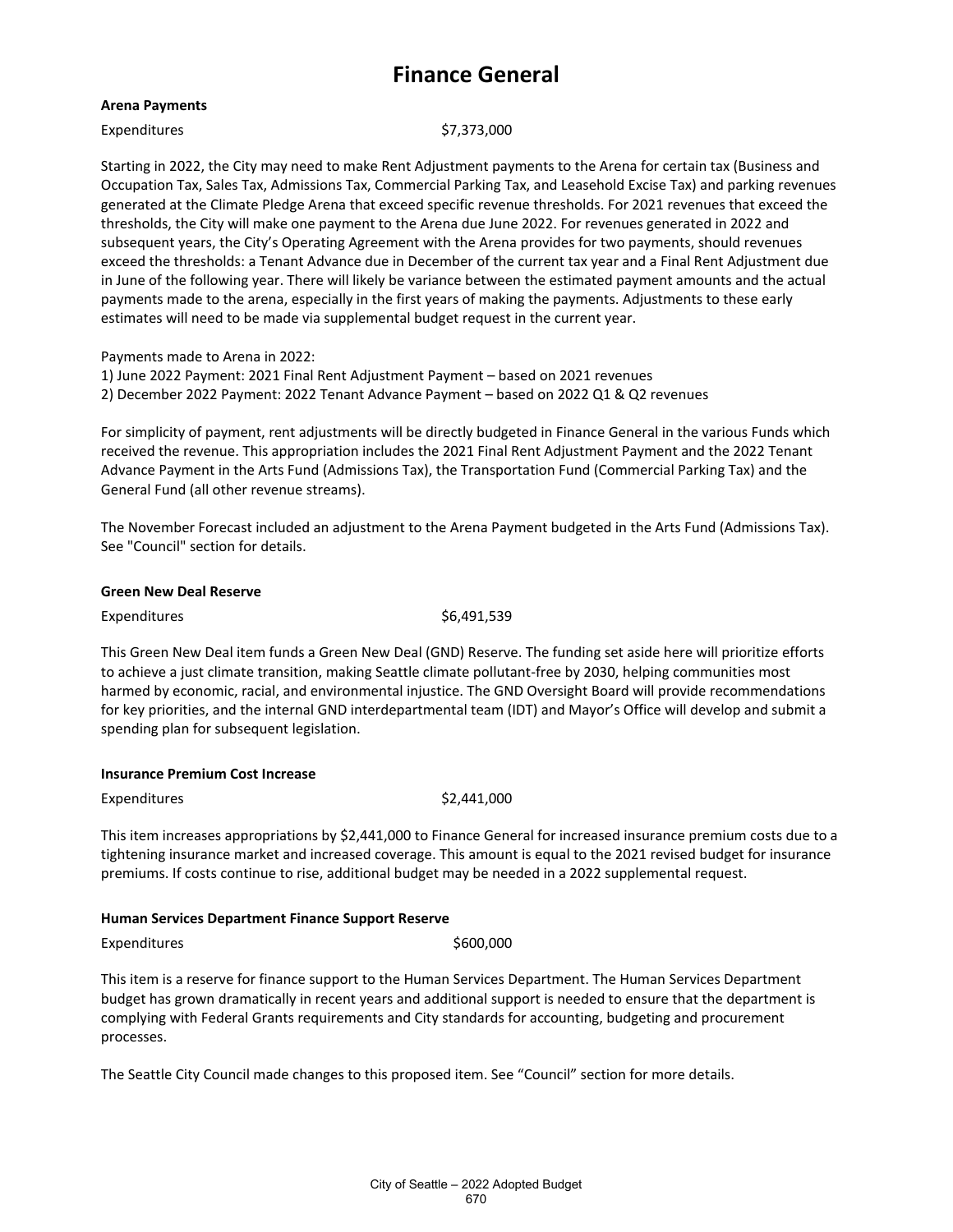#### **Proposed Technical**

#### **Removal of One-Time Items**

| Expenditures | \$(211,921,879)   |
|--------------|-------------------|
| Revenues     | $$$ (320,345,238) |

This technical modification removes one-time revenues, expenditures and fund balancing entries from the 2022 baseline budget for Finance General.

#### **Admissions Tax Revenue Directly to Arts Fund**

Expenditures  $\zeta(11,384,500)$ 

Prior to 2022, appropriations were made out of Finance General in the General Fund to transfer Admission Tax receipts to the Arts and Culture Fund. This budget reduction is in recognition that the Admissions Tax revenues will begin being deposited directly int he Arts and Culture Fund (12400) in 2022 instead of passing through the General Fund.

#### **Finance General Debt Service Adjustments**

Expenditures  $\zeta(1,747,097)$ 

This is a technical change request to true up debt service payments for Finance General in the Cumulative Reserve Subfund, the Real Estate Excise Tax Funds, the General Fund and the Short-Term Rental Tax Fund. These are technical adjustments to budget the precise amount of debt service, which is only known after bond issuance.

#### **Citywide Adjustments for Standard Cost Changes**

Expenditures  $\zeta(1,080,287)$ 

Citywide technical adjustments made in the baseline phase reflect changes to internal services costs, including rates from the Department of Finance & Administrative Services, Seattle Information Technology Department, Seattle Department of Human Resources, and for Judgement and Claims, healthcare, retirement and industrial insurance charges for the department. These adjustments reflect initial assumptions about these costs and inflators early in the budget process.

#### **Language Premium General Fund Transfer**

Expenditures \$88,800

This item increases ongoing appropriation authority for language services stipends. Per the Coalition of City Unions collective bargaining agreement, City employees who are multilingual and provide language services, such as interpretation and translation, to communicate with clients and/or other employees in business-related situations are now eligible for a monthly language premium stipend. The amounts in the 2022 budget are estimates based on the eligible employees from 2021. The amounts in Finance General are appropriations in the General Fund to transfer resources in support of employees in the Seattle Public Library and the Office of Labor Standards, which do not spend funds directly out of the General Fund.

#### **State Paid Family Medical Leave Reserve Increment**

Expenditures \$481,751

Prior to 2022, there was \$2 million of reserves for City Paid Parental Leave benefits appropriated in Finance General, in addition to a \$4.48 million below the line reserve held in the General Fund, for a total of \$6.48 million. The below the line reserve was being held pending agreement with the City Unions on the synchronization of the City leave benefits with the State Paid Family Medical Leave benefit. This agreement has been reached and so the below the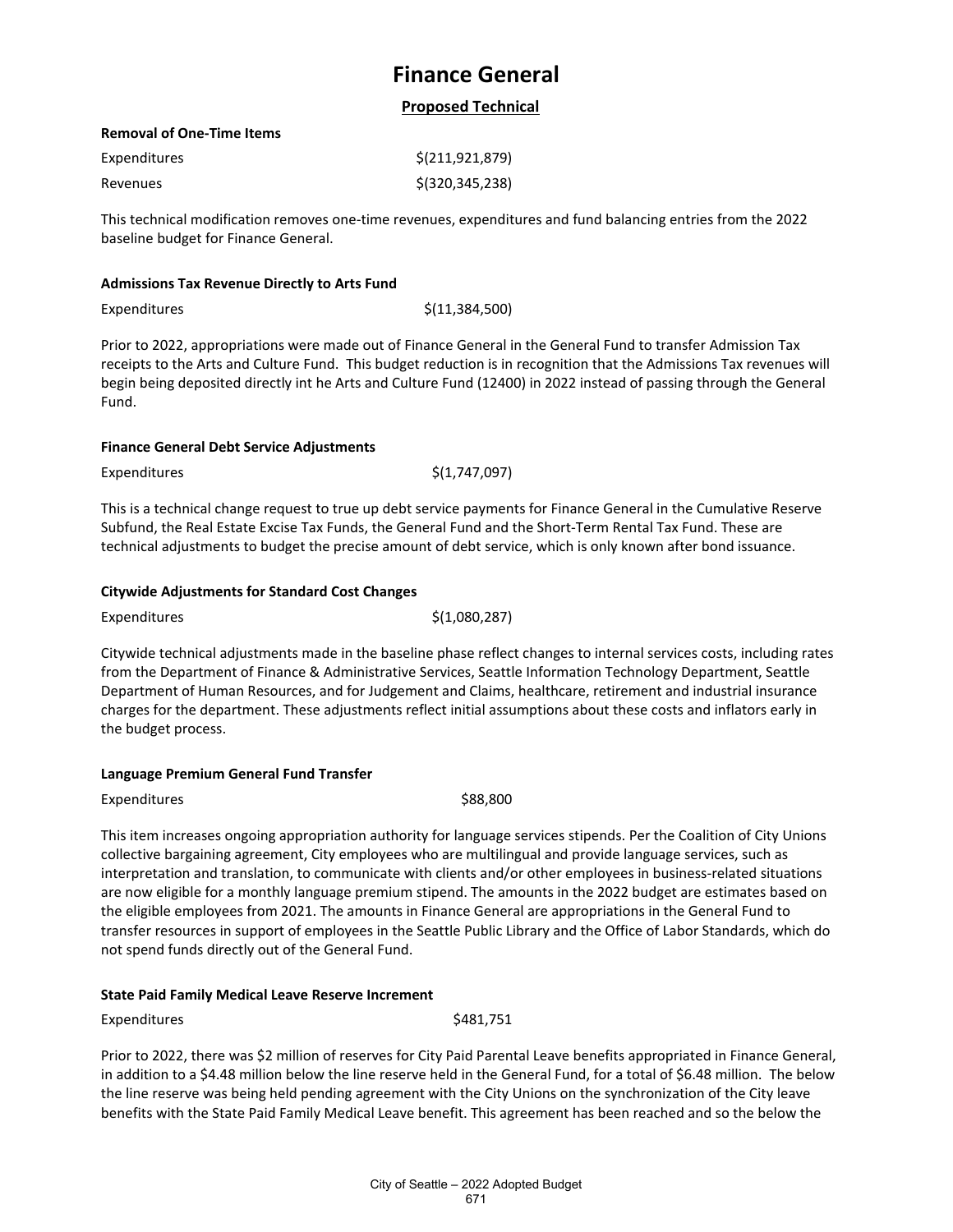line reserve is being formally appropriated in the budget. Costs that the City bears in relation to the State Paid Family Medical Leave and Paid Parental Leave are primarily for back-fill staffing costs in departments when employees are on extended leave. Prior to 2022, these funds were requested by and allocated to departments in the fourth quarter or third quarter supplemental amendment once back-fill costs in departments could be accurately projected for the current year. The largest back-fill needs have been in the public safety departments, so the 2022 Budget includes \$2 million of this reserve in each of the Seattle Fire Department Budget and the Seattle Police Department Budget, accounting for \$4 million of the \$6.48 million reserve. The Finance General portion in 2022 is the remaining \$2.48 million for all other departments, which consists of the existing \$2 million appropriation and this \$481,751 increment. If these funds are not needed in a given year, the appropriation in Finance General will lapse.

#### **Transfer to FAS for Equitable Communities Initiative**

Expenditures \$1,000,000

This item increases appropriations in Finance General in order to transfer monies to the Finance and Administrative Services Fund (50300) to provide technical assistance to WMBE firms to do business with the City and support construction apprenticeship training and retention of Black and Indigenous People of Color community (BIPOC) apprentices and workers.

For more detail see the Equitable Communities Initiative item in the Department of Finance and Administrative Services section of the budget book.

The Seattle City Council made changes to this proposed item. See "Council" section for more details.

#### **Use of LTGO Fund Balance for Debt Service**

**Expenditures** 

This is a one year technical adjustment to use remaining fund balance in completed bond funds to pay for debt service that was paid for by General Fund resources.

#### **Coronavirus Local Fiscal Recovery Revenue Replacement - FEMA Contingency**

Expenditures \$2,000,000

This item reserves \$2 million of Coronavirus Local Fiscal Recovery (CLFR) Funding for a General Fund revenue replacement, if needed, pending departmental spending activity on pandemic emergency response and recovery efforts. In the 2022 Budget, full FEMA reimbursement is assumed for certain activities within the Department of Finance and Administrative Services and their Fund (50300). However, if the actual spending includes ineligible items, or new work is required which is not covered under current FEMA categories, this funding will be used as revenue replacement for the General Fund, which will then need to be appropriated to transfer to the Finance and Administrative Services Fund (50300). Currently, there is no mechanism to get General Fund to the Finance and Administrative Services Fund and additional Council action would need to be taken to get appropriations. If the contingency is not needed, this reserve could be repurposed for other things, which would also require subsequent Council action.

This item is part of a package of CLFR-funded or CLFR-enabled items comprising Seattle Rescue Plan 3 (SRP3). See the Seattle Rescue Plan section of this 2022 Budget Book for more on SRP3.

The Seattle City Council made changes to this proposed item. See "Council" section for more details.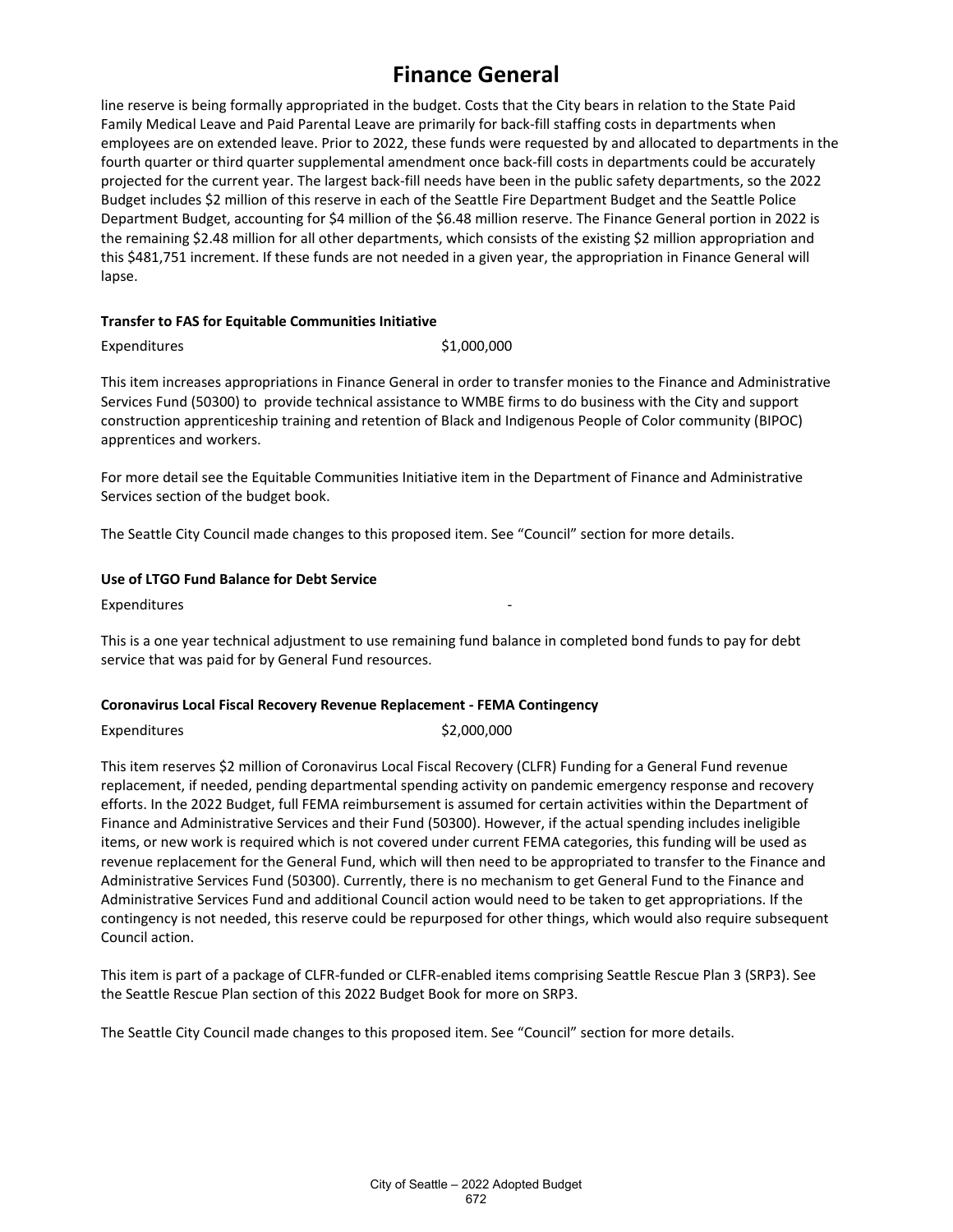#### **Update Recurring Reserve Amounts**

| Expenditures | \$2,831,325 |
|--------------|-------------|
|--------------|-------------|

The Finance General department pays a variety of recurring costs on behalf of the City each year, related to General Fund payments for election costs, fire hydrant maintenance, street lighting, debt service and other contracts. This item includes baseline budget changes to these recurring reserve amounts to maintain the same level of service.

#### **Coronavirus Local Fiscal Recovery Revenue Replacement - Workforce Development**

| Expenditures | \$4,500,000 |
|--------------|-------------|
| Revenues     | \$4,500,000 |

This item appropriates funds out of the Coronavirus Local Fiscal Recovery (CLFR) Fund (14000) for revenue replacement into the General Fund. The revenue replacement into the General Fund is supporting several departmental Workforce Development initiatives which are ineligible for the CLFR funds directly, but which may be funded using General Fund. These items include:

\$500,000 for Priority Hire in FAS; \$1,000,000 for Green Energy Apprenticeships in the Office of Sustainability and Environment; \$1,500,000 for Creative Industry and Artist Relief in Arts; \$500,000 for Maritime and Manufacturing Strategies in OED; \$750,000 for Housing Providers Certification Program in OH; \$250,000 for Immigrant Refugee Work Readiness Program in OIRA.

This item is part of a set of workforce development programming enabled by CLFR funds, and is part of Seattle Rescue Plan 3 (SRP3). The workforce development programming seeks to create strong pathways to middle wage jobs and more wealth-generating businesses in industries that will thrive in the future. Investments in economic inclusion will help Seattle recover from the pandemic and position our local economy for continued equitable growth.

The departments receiving workforce development allocations enabled by CLFR funds are: ARTS, FAS, OED, OH, OIRA, and OSE. See the Seattle Rescue Plan section of this 2022 Budget Book for more on SRP3.

The Seattle City Council made changes to this proposed item. See "Council" section for more details.

#### **Restore General Fund Support to Library**

Expenditures \$5,097,000

This item restores most of the General Fund transfers to the Seattle Public Library which were reduced in 2020 and 2021 as both cost-saving measures and unneeded funding due to reduced operating hours. The full restoration cost is \$5.8 million, but in 2022 SPL will use \$700,000 of fund balance in 10410 Fund in lieu of General Fund transfers.

#### **Cash Transfer of 2022 Tax-Exempt Bond funds to IT Fund**

Expenditures \$13,076,000

This is technical appropriation that is required to transfer 2022 bond proceeds into the Information Technology fund for the Criminal Justice Information Systems (MC-IT-C6304) project. The project expenditures are appropriated in the Information Technology fund.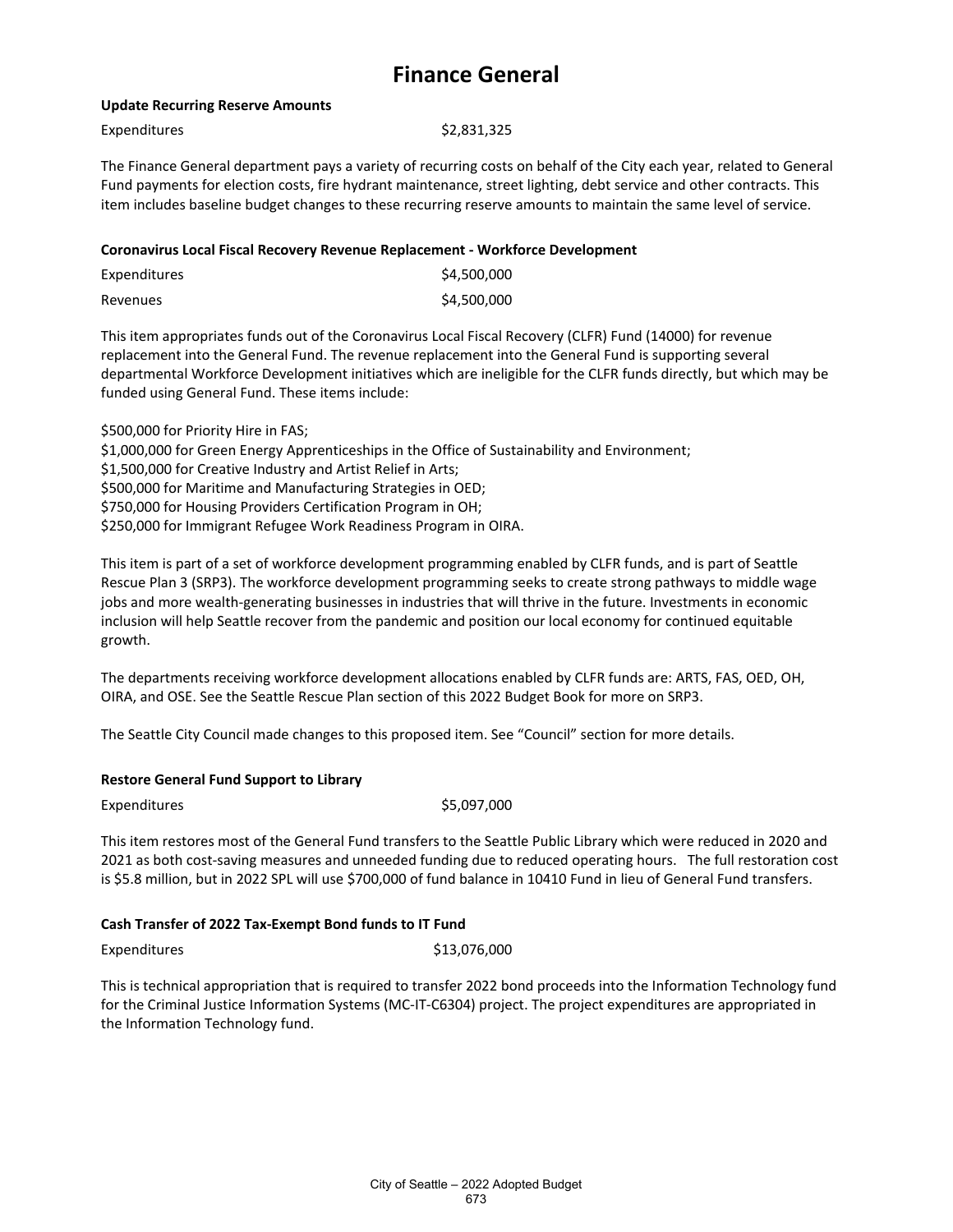#### **Finance General Appropriations to Special Funds**

Expenditures \$149,238,038

The item includes adjustments needed to maintain sufficient appropriation to execute needed General Fund transfers to the Finance and Administrative Services Fund, Information Technology Fund, Library Fund, Office of Labor Standards Fund, Police Relief and Pension Fund and the Firefighters Pension Fund, as well as transfers from the Payroll Tax Fund to the General Fund.

#### **Revenue Adjustments**

Revenues \$510,674,987

This is a technical adjustment to align revenues with forecast revenues for the 2022 Budget. Revenue updates in Finance General include many different Funds; the General Fund, Sweetened Beverage Tax Fund, Short-Term Rental Tax Fund, Payroll Tax Fund, Real Estate Excise Tax Funds, Bond Funds, Cumulative Reserve Subfund - Unrestricted, Payroll Tax Fund and the Coronavirus Local Fiscal Recovery Fund.

#### **Fund Balancing Entries**

Revenues \$32,954,564

This is a technical item to record a fund balancing entry for the General Fund, Payroll Tax Fund, Sweetened Beverage Tax Fund, Short-Term Rental Tax Fund, Real Estate Excise Tax Funds, Emergency Fund and Revenue Stabilization Fund, which are multi-departmental Funds without a primary custodian department.

#### **Council**

#### **Changes to Jumpstart Fund Expenditures, Coronavirus Local Recovery Fund Resources, and Other Community-Led Investments**

| Expenditures | \$(26, 646, 270) |
|--------------|------------------|
| Revenues     | \$1,803,730      |

The City Council amended the 2022 Proposed Budget by reallocating \$70.7 million of one-time federal Coronavirus Local Fiscal Recovery Act (CLFR) Funds to replace revenue in the General Fund. This action allows for the reallocation of funds in the Jumpstart Payroll Expense Tax (PET) Fund for purposes outlined in Ordinance 126393. Full revenue replacement details can be found in the Seattle Rescue Plan chapter of this budget book.

In Finance General, this CBA results in the following budget changes:

- reverses a \$62.4 million transfer from the Jumpstart Payroll Expense Tax Fund (PET) to the General Fund (GF) which had been intended to support GF revenue replacement;
- replaces the loss of PET resources in the General Fund with a \$64.2 million transfer of one-time federal Coronavirus Local Fiscal Recovery Act (CLFR) funds;
- reduces a transfer of PET resources to FAS for the Equitable Communities Initiative by \$750,000 assuming resources from 2021 will carry forward to offset the reduction;
- reduces General Fund for Participatory Budgeting by \$27.2 million assuming resources from 2021 will carry forward to offset the reduction;
- and changes the fund source of \$500,000 allocated for Priority Hire from GF to PET.

The above changes result in investments for Equitable Communities Initiative, Participatory Budgeting, and community safety investments shifting from ongoing to one-time. A proposed Statement of Legislative Intent complements this item, expressing Council's intent to work with the Executive to identify options for making Seattle's tax structure more equitable and generating new revenue for city priorities including the Equitable Community Initiative, Participatory Budgeting, community safety investments, and homeless services, in 2023 and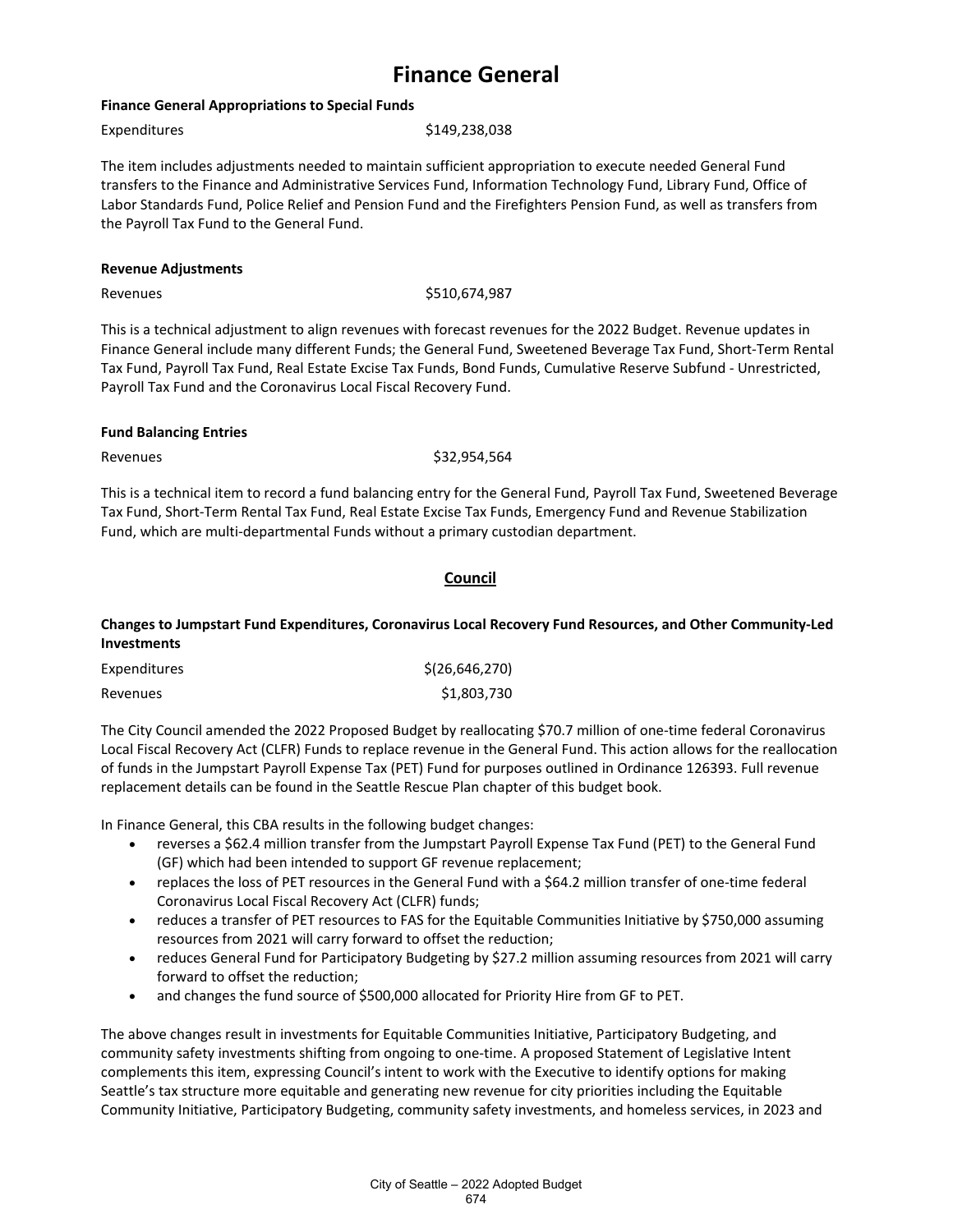beyond.

This Council Budget Action also imposes provisos in the Office of Economic Development and the Human Services Department. Please see the budget book sections for the following departments for impacts specific to each department: Office of Arts and Culture, Department of Education and Early Learning, Department of Neighborhoods, Finance and Administrative Services, Human Services Department, Office of Economic Development, Office of Housing, Office of Immigrant and Refugee Affairs, Office of Sustainability and Environment, Seattle Department of Transportation, and the Seattle Public Library.

#### **Transfer from Finance General Reserves to HSD for Finance Team**

Expenditures \$(600,000)

This Council Budget Action (CBA) transfers \$600,000 of General Fund from Finance General (FG) to the Human Services Department (HSD) to support staffing for the department's finance team.

The 2022 Proposed Budget included \$600,000 in Finance General that was reserved for finance support to HSD as the City Budget Office worked with HSD to determine what additional staffing resources are needed on HSD's finance team. HSD's budget has grown significantly in recent years and additional support is needed to ensure that the department is complying with Federal Grants requirements and City standards for accounting, budgeting and procurement processes.

Please see HSD's budget book pages for more details on how these resources will be used.

#### **Coronavirus Local Fiscal Recovery Revenue Replacement - Reallocate FEMA Contingency**

| Expenditures | -           |
|--------------|-------------|
| Revenues     | \$2,000,000 |

This Council Budget Action (CBA) cuts \$2 million of Coronavirus Local Fiscal Recovery (CLFR) funds from the proposed Finance General FEMA reserve and uses the funds to address revenue decreases identified in the November revenue forecast including a transfer of \$955,000 to the Sweetened Beverage Tax Fund and \$1,055,000 to the General Fund.

In addition, this CBA makes changes to the budget for the Seattle Police Department. Please see SPD's budget book changes for more details.

#### **Transfer from Finance General to ITD for Multi-factor Authentication**

Expenditures \$300,000

This Council Budget Action would add \$300,000 GF to the Seattle Information Technology Department (ITD) for multi-factor authentication purchases and services. Multi-factor authentication is a security enhancement that requires users to present two or more pieces of evidence to log into a digital resource such as a device, application or network.

#### **Increase Fiscal Reserves**

| Expenditures | \$400,000 |
|--------------|-----------|
| Revenues     | \$400,000 |

The proposed budget increased General Fund appropriation to begin re-building fiscal reserves, with a transfer of \$10 million into the Emergency Fund and \$15 million into the Revenue Stabilization Fund. This item increases appropriation and revenues by an additional \$400,000 into the Revenue Stabilization Fund for a total of \$15.4 million.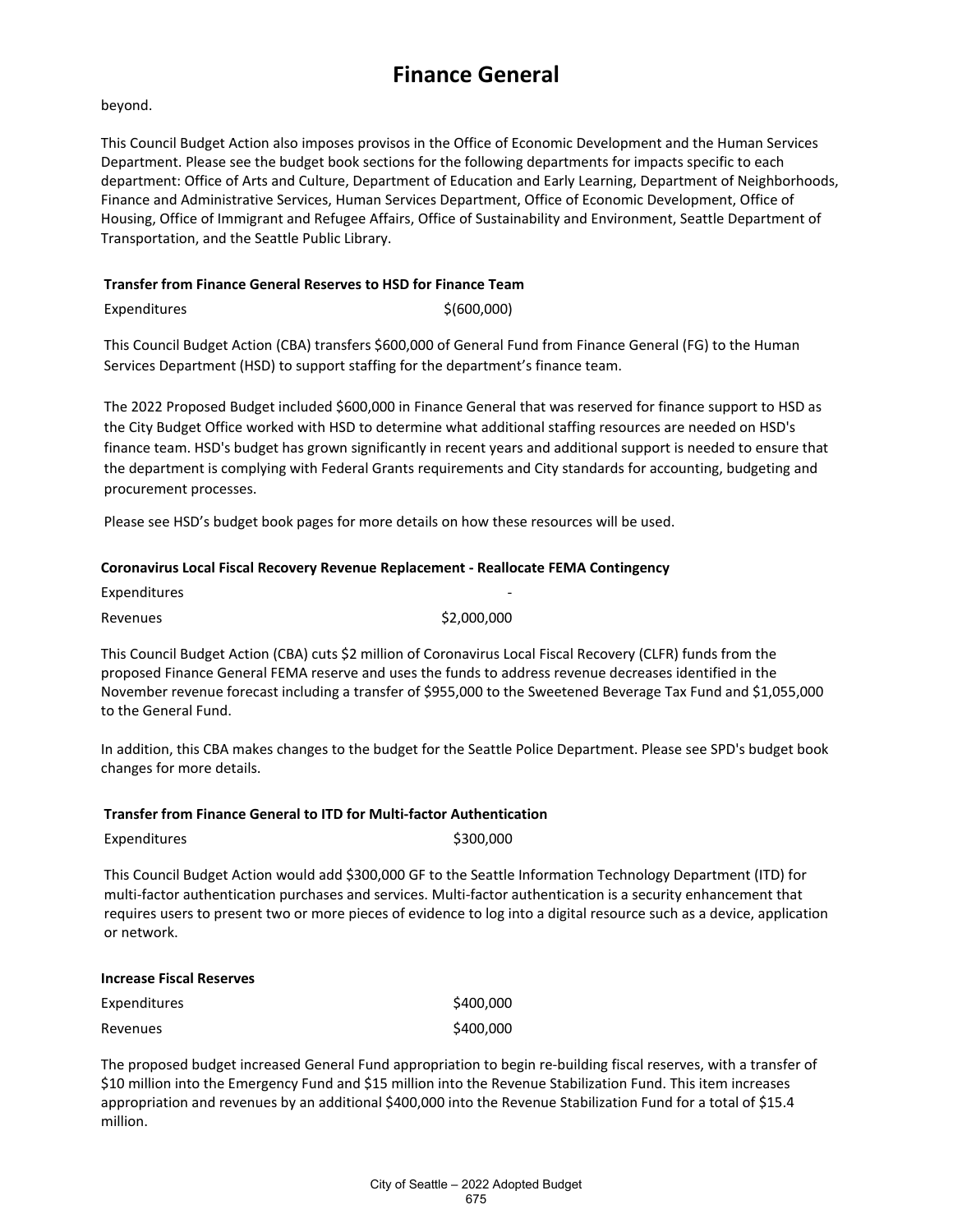#### **Reserves for Juneteenth Holiday**

#### Expenditures \$620,000

This Council Budget Action (CBA) adds \$620,000 to Finance General to fund a Juneteenth holiday for City employees; this is the estimated amount to cover direct costs of minimum staffing requirements for the additional holiday. \$500,000 is added in the General Fund, \$20,000 in Seattle City Light's Fund, \$50,000 in Seattle Public Utility's Water Fund, and \$50,000 in Seattle Public Utility's Drainage and Wastewater Fund.

In September 2021, the Council introduced Council Bill 120184, legislation that would establish Juneteenth as a legal holiday for certain City employees and a parking holiday. The legislation would automatically cover non-represented employees and would cover represented employees subject to their union's agreement. The legislation would not apply to uniformed police and fire employees as those employees establish their holidays by collective bargaining agreement.

These funds will need to be transferred to relevant departments through budget legislation in 2022.

#### **Reserves for Public Toilets**

Expenditures \$1,000,000

This Council Budget Action adds \$1 million to Finance General (FG) Reserves for the creation of two permanent public toilets in areas of the city with the highest concentration of neighbors living unhoused, and it would also add \$400,000 GF to Seattle Public Utilities (SPU) for the temporary deployment of additional portable toilets.

The Council has requested that the Executive use the \$1 million to form an interdepartmental team to create an implementation plan for two new permanent public toilets to be deployed by the City and made available to the public in 2022. The Council also requests that the Executive provide a written status report or a presentation to the Council's Select Committee on Homelessness Strategies and Investments, or its successor committee, by June 1, 2022.

The \$400,000 is added for SPU to deploy approximately 20 additional portable toilets during the six-month period while the interdepartmental team is determining how to deploy the permanent public toilets. Please see SPU's budget book pages for more details.

#### **Recognize November Forecast Update**

| Expenditures | \$4,207,075 |
|--------------|-------------|
| Revenues     | \$3,461,003 |

This budget action recognizes the results from the City Budget Office's (CBO) November 2021 forecast update. In August of each year, Council receives a revenue forecast with the Mayor's budget proposal, followed by a fall update typically received in November. Details on the 2022 revenue forecast updates made in Finance General are listed below by Fund:

- **General Fund (00100)**: This change reduces General Fund (GF) revenues by \$4.9 million in 2022 due to changes in parking revenues, property taxes, and the Business & Occupation Taxes. It also increases GF appropriation for a \$723,000 transfer to the Arts Fund (12400) and a \$1.4 million transfer to the Sweetened Beverage Tax Fund (00155) to backfill revenue losses as described below.
- **Payroll Expense Tax (14500)**: This change reduces Payroll Expense Tax revenues by \$755,000 in 2022;
- **School Safety Traffic and Pedestrian Improvement Fund (18500)**: School zone camera revenues increased by \$3.6M increase in the November forecast.
- **Transportation Fund (13000):** The November forecast reduced Commercial Parking Tax (CPT) revenues by \$3.6M driven by changes in commuting, tourist and retail shopping behavior related to COVID19.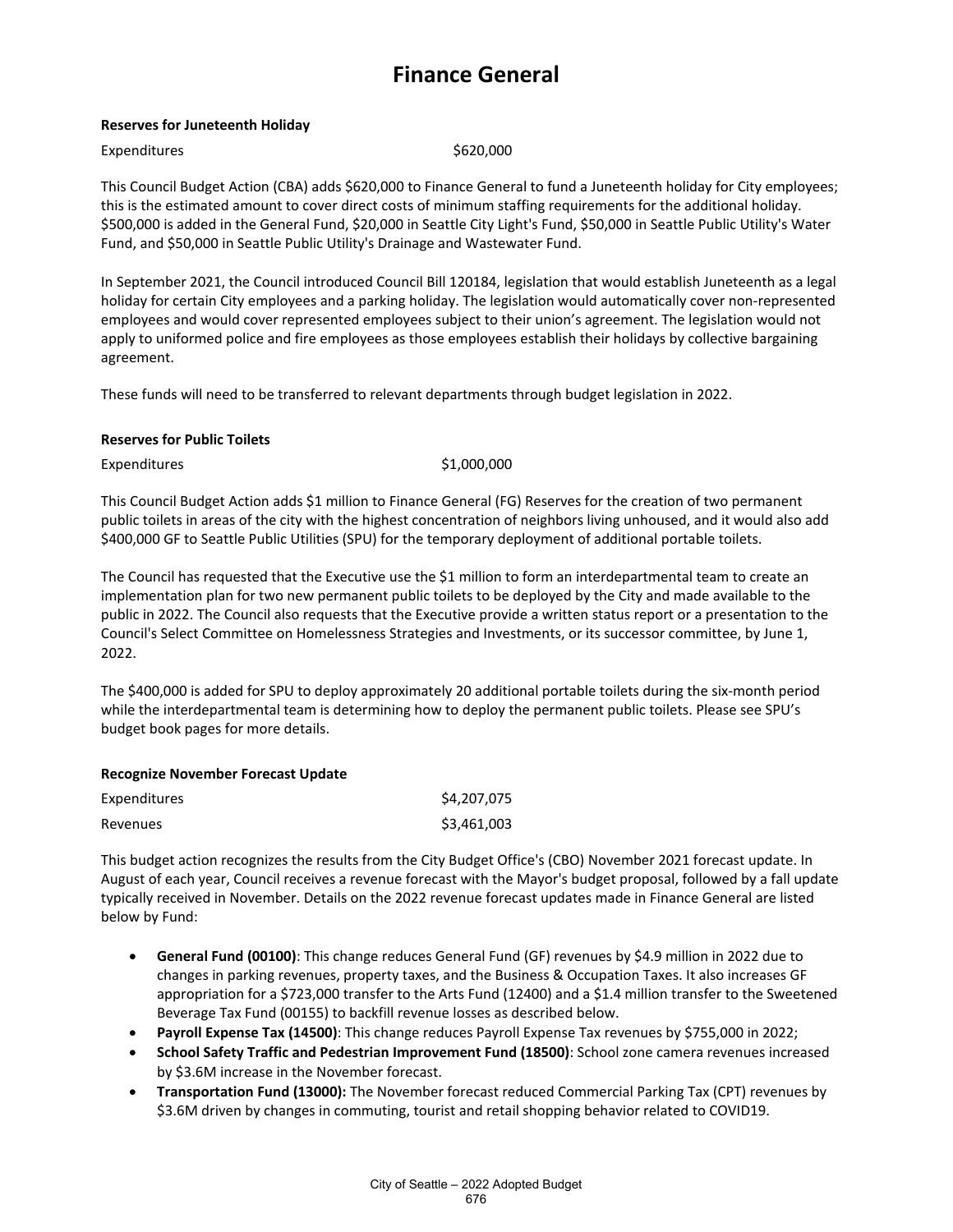- **Sweetened Beverage Tax Fund (00155)**: This change reduces revenues by \$1.9M, likely due to the reduced sales of fountain and other sweetened beverages by commuters and shoppers. The sweetened beverage tax decrease, if left unaddressed, would lead to a shortfall in the SBT Fund. As such, this Council Budget action transfers \$1.4 million from the General Fund to the SBT Fund which, combined with reserved and unreserved balances, balances the SBT Fund, and results in a net revenue change of \$500,000 in the Fund.
- **Arts and Culture Fund (12400):** The November forecast also updated admission tax revenues for the Arts and Culture Fund. While the admissions tax shows an increase, this is entirely due to a \$2.1 million increase in arena-generated revenues more than offsetting a \$723,000 reduction in revenues from other venues. Since the forecast has already exceeded the negotiated City tax share for the admissions tax, the increase associated with the arena will be paid back to the arena and will not create an incremental resource for the Arts fund. As such, this Council Budget Action includes both the incremental new revenue (\$1.4 million) as well as the required set-aside in Finance General reserves to make the arena rent-adjustment payment (\$2.1 million). The net result of these transactions represents a \$723,000 net reduction to resources in the Arts and Culture Fund. This Council Budget Action transfers \$723,000 from the General Fund to the Arts and Culture Fund to address this late-breaking reduction in resources.
- **Real Estate Excise Taxes (30010 and 30020):** Finally, this change increases REET revenues by \$3.8 million in both the REET I and REET II funds for a total change of \$7.6 million, driven by increased prices for both commercial properties and single-family homes.

#### **Realign REET, CRS-U, and GF Resources Across Departments**

| Expenditures | \$4,500,000 |
|--------------|-------------|
| Revenues     | \$4,500,000 |

This Council Budget Action replaces \$4.5 million of Cumulative Reserve Subfund - Unrestricted (CRS-U) funding with Real Estate Excise Tax I (REET I) funding identified in the City Budget Office's November revenue update. The funding realignment will impact Capital Improvement Program projects in the Seattle Department of Transportation (SDOT), the Seattle Parks and Recreation (SPR), and the Department of Finance and Administrative Services (FAS) as described below:

- (1) Pedestrian Master Plan Crossing Improvements (MC-TR-C061) in SDOT: \$1,750,000
- (2) Fortson Square Redesign Implementation (MC-TR-C104) in SDOT: \$250,000
- (3) Major Maintenance Backlog and Asset Management (MC-PR-41001) in SPR: \$2,000,000
- (4) Asset Preservation Schedule 2 Facilities (MC-FA-APSCH2FAC) in FAS: \$500,000

The General Fund (GF) will receive a \$4.5 million revenue transfer from CRS-U to allow GF resources to be used for other budget priorities. Finance General's budget reflects the expenditure and revenues associated with this transfer.

Additional information on these capital project changes can be found in the 2022 Adopted Budget book pages for SDOT, SPR, and FAS.

#### **Fund Balancing Entries - Post Adoption**

Revenues \$(87,184,968)

This is a technical item to record a fund balancing entry for multi-departmental Funds without a primary custodian department including the Real Estate Excise Tax funds, Bond Funds, General Fund, Sweetened Beverage Tax Fund, Revenue Stabilization Fund, Short-Term Rental Tax Fund, Coronavirus Local Fiscal Recovery Fund, and the Payroll Expense Tax Fund. This entry is necessary to balance funds following changes made during the Council phase of the budget process.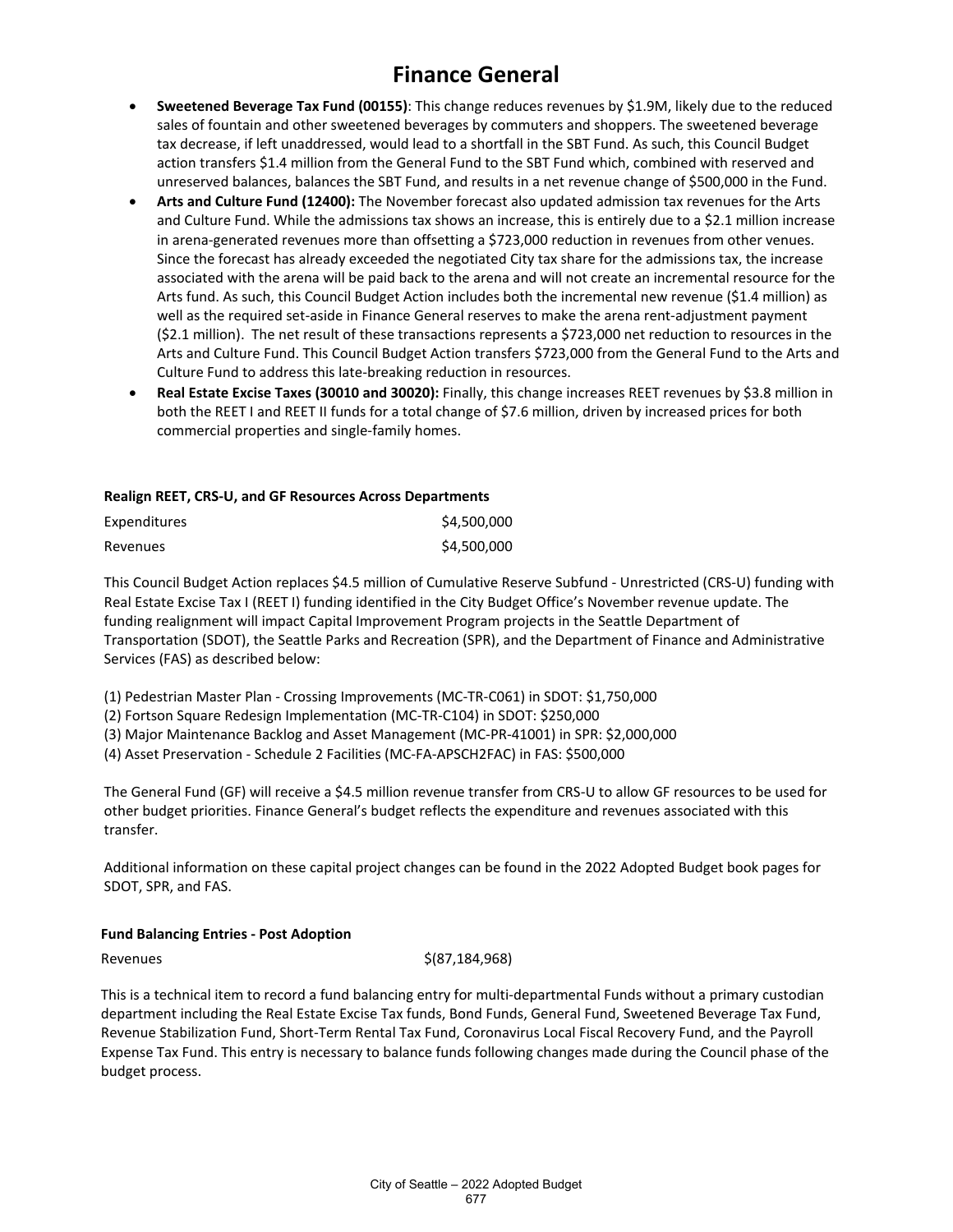#### **Statement of Legislative Intent - Revenue Generation Strategies**

This Statement of Legislative Intent (FG-002-B-001) expresses the City Council's commitment to work with the Mayor to review Seattle's tax structure and identify ways to make it more equitable and to raise new progressive revenue. Priorities in the 2022 Proposed Budget that lack an ongoing revenue source include but are not limited to the Equitable Community Initiative (ECI) investments, the Participatory Budgeting (PB) program, community safety investments previously authorized by the Council (Community Safety RFP and Community Safety Initiative), and some homeless services, in 2023 and beyond.

The commitment expressed in this Statement of Legislative Intent would be to collaborate with the Executive in 2022 to identify ways to equitably identify existing and new ongoing revenue for these investments. It is expected that this process would include empaneling a task force of community experts to develop a report listing progressive revenue options. This report would be due to the Finance and Housing Committee by July 1, 2022.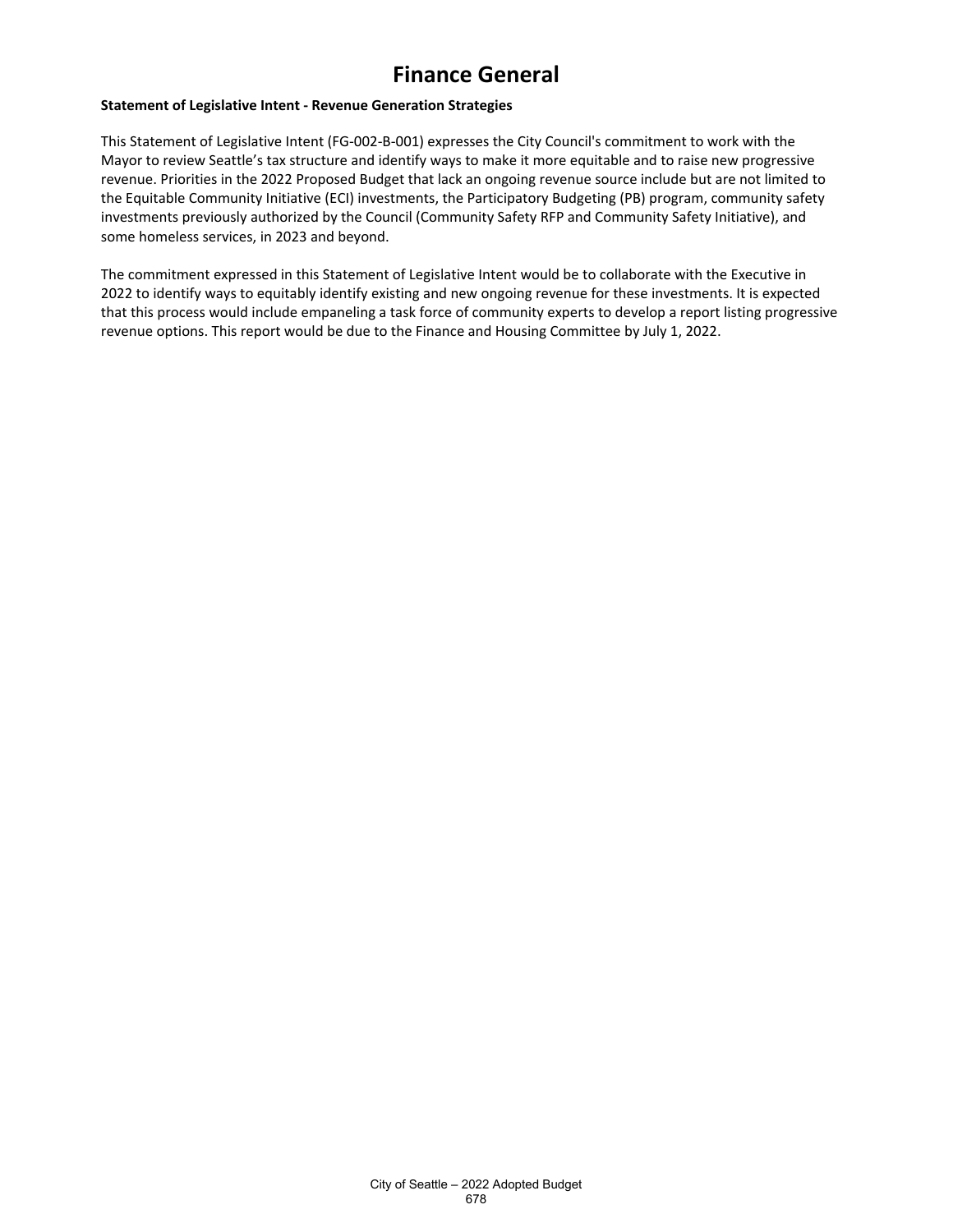# **Expenditure Overview**

| <b>Appropriations</b>                             | 2020<br><b>Actuals</b> | 2021<br>Adopted | 2022<br>Adopted |  |
|---------------------------------------------------|------------------------|-----------------|-----------------|--|
| FG - BO-FG-2QA00 - Appropriation to Special Funds |                        |                 |                 |  |
| 00100 - General Fund                              | 169,058,919            | 192,479,526     | 174,787,515     |  |
| 00164 - Unrestricted Cumulative Reserve<br>Fund   | 7,000,749              | 3,031,892       | 5,716,470       |  |
| 00166 - Revenue Stabilization Fund                | 29,030,000             | 25,700,000      |                 |  |
| 10102 - Emergency Fund                            | 14,676,627             | 47,050,000      |                 |  |
| 12200 - Short-Term Rental Tax Fund                | 2,006,419              | 2,010,719       | 2,008,577       |  |
| 14000 - Coronavirus Local Fiscal Recovery<br>Fund |                        |                 | 70,676,169      |  |
| 14500 - Payroll Expense Tax                       |                        |                 | 85,604,651      |  |
| 30010 - REET I Capital Fund                       | 2,911,386              | 2,930,373       | 1,919,194       |  |
| 30020 - REET II Capital Fund                      | 319,825                | 5,321,825       | 5,318,450       |  |
| 35200 - 2008 Multipurpose LTGO Bond<br>Fund       |                        |                 | 36,933          |  |
| 35400 - 2010 Multipurpose LTGO Bond<br>Fund       |                        |                 | 72,164          |  |
| 35500 - 2011 Multipurpose LTGO Bond<br>Fund       |                        |                 | 142,824         |  |
| 35700 - 2013 Multipurpose LTGO Bond<br>Fund       |                        |                 | 90,176          |  |
| 35710 - 2013 LTGO Series B Taxable                |                        |                 | 42,545          |  |
| 36210 - 2015 Taxable LTGO Bond Fund               |                        |                 | 4,915           |  |
| 36310 - 2016 LTGO Taxable Bond Fund               |                        |                 | 23,517          |  |
| 36900 - 2022 Multipurpose LTGO Bond<br>Fund       |                        |                 | 13,076,000      |  |
| 37000 - Garage Disposition Proceeds               |                        |                 | 397,115         |  |
| Total for BSL: BO-FG-2QA00                        | 225,003,924            | 278,524,335     | 359,917,216     |  |
| FG - BO-FG-2QD00 - General Purpose                |                        |                 |                 |  |
| 00100 - General Fund                              | 53,461,533             | 133,510,959     | 48,832,035      |  |
| 12400 - Arts and Culture Fund                     |                        |                 | 7,937,000       |  |
| 13000 - Transportation Fund                       |                        |                 | 203,000         |  |
| 14500 - Payroll Expense Tax                       |                        |                 | 6,491,539       |  |
| 19900 - Transportation Benefit District Fund      |                        | 3,600,000       |                 |  |
| 41000 - Light Fund                                |                        |                 | 20,000          |  |
| 43000 - Water Fund                                |                        |                 | 50,000          |  |
| 44010 - Drainage and Wastewater Fund              |                        |                 | 50,000          |  |
| Total for BSL: BO-FG-2QD00                        | 53,461,533             | 137,110,959     | 63,583,574      |  |
| <b>Department Total</b>                           | 278,465,458            | 415,635,294     | 423,500,789     |  |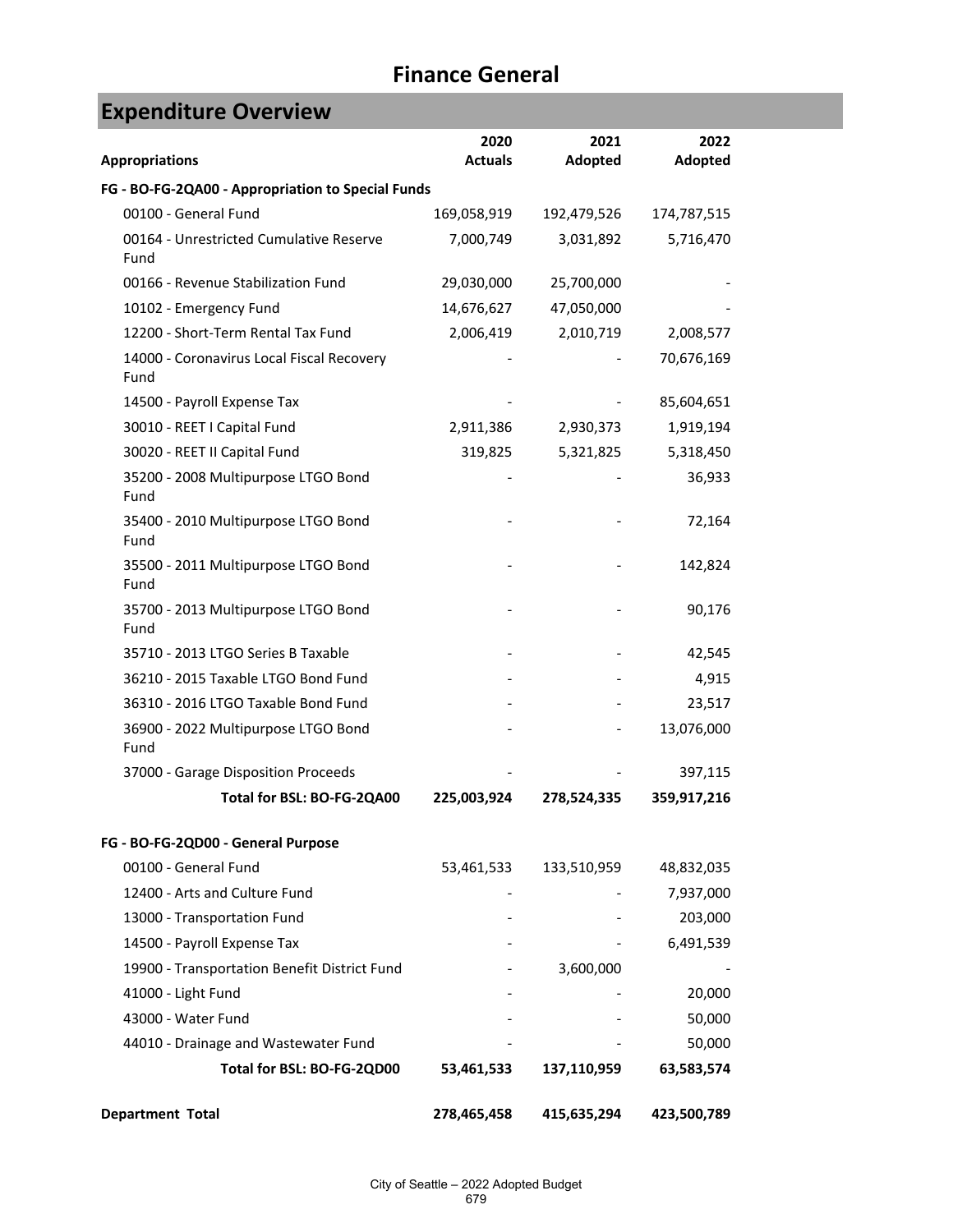*\* FTE totals are provided for informational purposes only. Changes in FTEs resulting from City Council or Human Resources Director actions outside of the budget process may not be detailed here*

# **Budget Summary by Fund Finance General**

|                                                | 2020<br><b>Actuals</b> | 2021<br>Adopted | 2022<br>Adopted |
|------------------------------------------------|------------------------|-----------------|-----------------|
| 00100 - General Fund                           | 222,520,452            | 325,990,485     | 223,619,550     |
| 00164 - Unrestricted Cumulative Reserve Fund   | 7,000,749              | 3,031,892       | 5,716,470       |
| 00166 - Revenue Stabilization Fund             | 29,030,000             | 25,700,000      |                 |
| 10102 - Emergency Fund                         | 14,676,627             | 47,050,000      |                 |
| 12200 - Short-Term Rental Tax Fund             | 2,006,419              | 2,010,719       | 2,008,577       |
| 12400 - Arts and Culture Fund                  |                        |                 | 7,937,000       |
| 13000 - Transportation Fund                    |                        |                 | 203,000         |
| 14000 - Coronavirus Local Fiscal Recovery Fund |                        |                 | 70,676,169      |
| 14500 - Payroll Expense Tax                    |                        |                 | 92,096,190      |
| 19900 - Transportation Benefit District Fund   |                        | 3,600,000       |                 |
| 30010 - REET I Capital Fund                    | 2,911,386              | 2,930,373       | 1,919,194       |
| 30020 - REET II Capital Fund                   | 319,825                | 5,321,825       | 5,318,450       |
| 35200 - 2008 Multipurpose LTGO Bond Fund       |                        |                 | 36,933          |
| 35400 - 2010 Multipurpose LTGO Bond Fund       |                        |                 | 72,164          |
| 35500 - 2011 Multipurpose LTGO Bond Fund       |                        |                 | 142,824         |
| 35700 - 2013 Multipurpose LTGO Bond Fund       |                        |                 | 90,176          |
| 35710 - 2013 LTGO Series B Taxable             |                        |                 | 42,545          |
| 36210 - 2015 Taxable LTGO Bond Fund            |                        |                 | 4,915           |
| 36310 - 2016 LTGO Taxable Bond Fund            |                        |                 | 23,517          |
| 36900 - 2022 Multipurpose LTGO Bond Fund       |                        |                 | 13,076,000      |
| 37000 - Garage Disposition Proceeds            |                        |                 | 397,115         |
| 41000 - Light Fund                             |                        |                 | 20,000          |
| 43000 - Water Fund                             |                        |                 | 50,000          |
| 44010 - Drainage and Wastewater Fund           |                        |                 | 50,000          |
| <b>Budget Totals for FG</b>                    | 278,465,458            | 415,635,294     | 423,500,789     |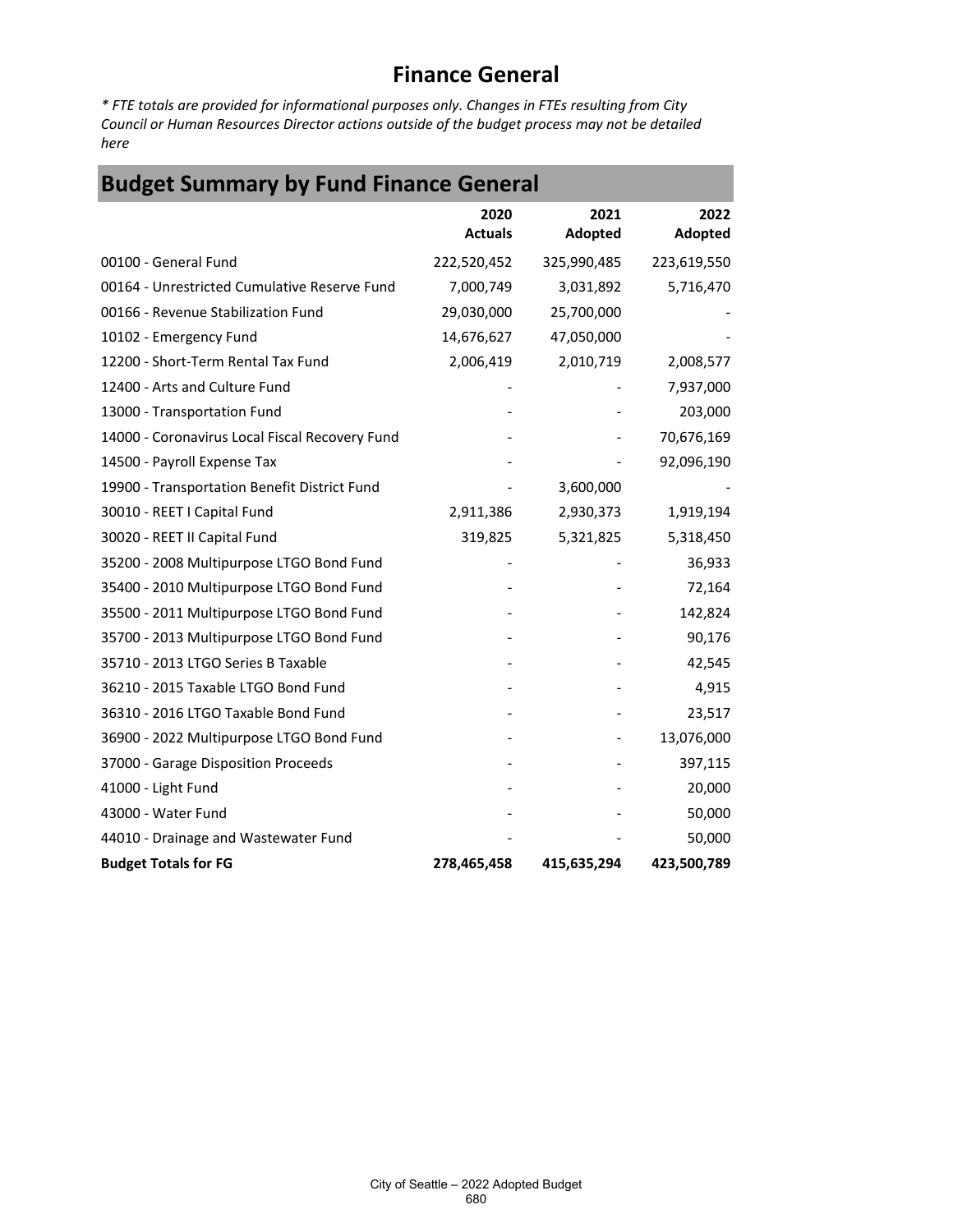# **Revenue Overview**

#### **2022 Estimated Revenues**

| <b>Account</b><br>Code | <b>Account Name</b>                       | 2020<br><b>Actuals</b> | 2021<br>Adopted | 2022<br>Adopted |
|------------------------|-------------------------------------------|------------------------|-----------------|-----------------|
| 311000                 | <b>Property Taxes</b>                     |                        | 2,699,546       |                 |
| 311010                 | Real & Personal Property Taxes            | 275,124,105            | 285,749,629     | 303,788,540     |
| 311020                 | Sale Of Tax Title Property                | 481                    |                 |                 |
| 313010                 | Sales & Use Tax-Local Share               | 280,626,177            | 255,313,116     | 280,006,666     |
| 313030                 | Sales & Use Tax-Brkrd Nat Gas             | 1,131,158              | 1,296,343       | 1,137,242       |
| 313040                 | Sales & Use Tax-Crim Justice              | 25,239,943             | 18,637,086      | 23,922,033      |
| 314010                 | Payroll Expense Tax                       |                        | 214,283,518     |                 |
| 316000                 | <b>B&amp;O Taxes</b>                      |                        | 7,230,620       |                 |
| 316010                 | B&O Tax                                   | 307,712,235            | 256,338,929     | 317,426,516     |
| 316020                 | <b>B&amp;O Tax-Admissions Rev</b>         | 1,804,746              | 5,457,085       |                 |
| 316070                 | <b>B&amp;O Tax-Gas Utility</b>            | 9,029,809              | 9,854,724       | 10,456,714      |
| 316080                 | <b>B&amp;O Tax-Garbage Utility</b>        | 1,731,622              | 1,500,000       | 1,500,000       |
| 316100                 | <b>B&amp;O Tax-Cable Tv Utility</b>       | 11,854,350             | 13,231,506      | 12,436,805      |
| 316110                 | <b>B&amp;O Tax-Telephone/Graph Util</b>   | 14,351,638             | 15,393,255      | 12,207,150      |
| 316120                 | <b>B&amp;O Tax-Steam Utility</b>          | 1,197,509              | 1,160,220       | 1,219,649       |
| 316130                 | <b>B&amp;O Tax-Electric Utility</b>       | 57,787,070             | 53,615,662      | 56,175,230      |
| 316140                 | <b>B&amp;O Tax-Water Utility</b>          | 34,013,482             | 32,791,929      | 35,990,487      |
| 316150                 | <b>B&amp;O Tax-Sewer Utility</b>          | 36,623,932             | 59,797,084      | 62,530,104      |
| 316160                 | <b>B&amp;O Tax-Solid Waste Utility</b>    | 30,708,666             | 21,019,751      | 23,407,773      |
| 316170                 | <b>B&amp;O Tax-Drainage Utility</b>       | 18,054,102             |                 |                 |
| 316180                 | B&O Tax-Trans Fee-In City                 | (2,774,112)            | 1,750,000       | 2,248,328       |
| 316190                 | <b>B&amp;O Tax-Trans Fee-Out City</b>     |                        | 4,233,022       | 4,233,022       |
| 317040                 | Leasehold Excise Tax Rev                  | 5,731,253              | 5,105,913       | 6,440,916       |
| 317060                 | <b>Gambling Excise Tax Rev</b>            | 274,294                | 260,000         | 350,000         |
| 318030                 | <b>Business &amp; Occup Tax Penalties</b> | 3,247,522              |                 |                 |
| 318040                 | Business & Occup Tax Interest             | 402,317                |                 |                 |
| 318050                 | Admission Tx Penalties & Inter            | 11,424                 |                 |                 |
| 318070                 | Utility Tx Penalties & Int                | 9,481                  |                 |                 |
| 318110                 | <b>Firearms &amp; Ammunition Tax</b>      | 157,078                | 85,000          | 85,000          |
| 318210                 | <b>Heating Oil Tax</b>                    |                        | (89, 425)       | 780,575         |
| 318310                 | <b>Transportation Network Co Tax</b>      |                        | 5,022,448       | 9,113,051       |
| 321100                 | Bus Lic&Perm-Business Gen                 | 15,654,858             | 15,089,826      | 18,047,543      |
| 322040                 | Nonbus Lic&Perm-Comm Park                 |                        | 2,260,000       |                 |
| 322170                 | Nonbus Lic&Perm-Truck Overload            |                        | 260,000         |                 |
| 322220                 | Nonbus Lic&Perm-Strmwtr Sewer             | 12,000                 |                 |                 |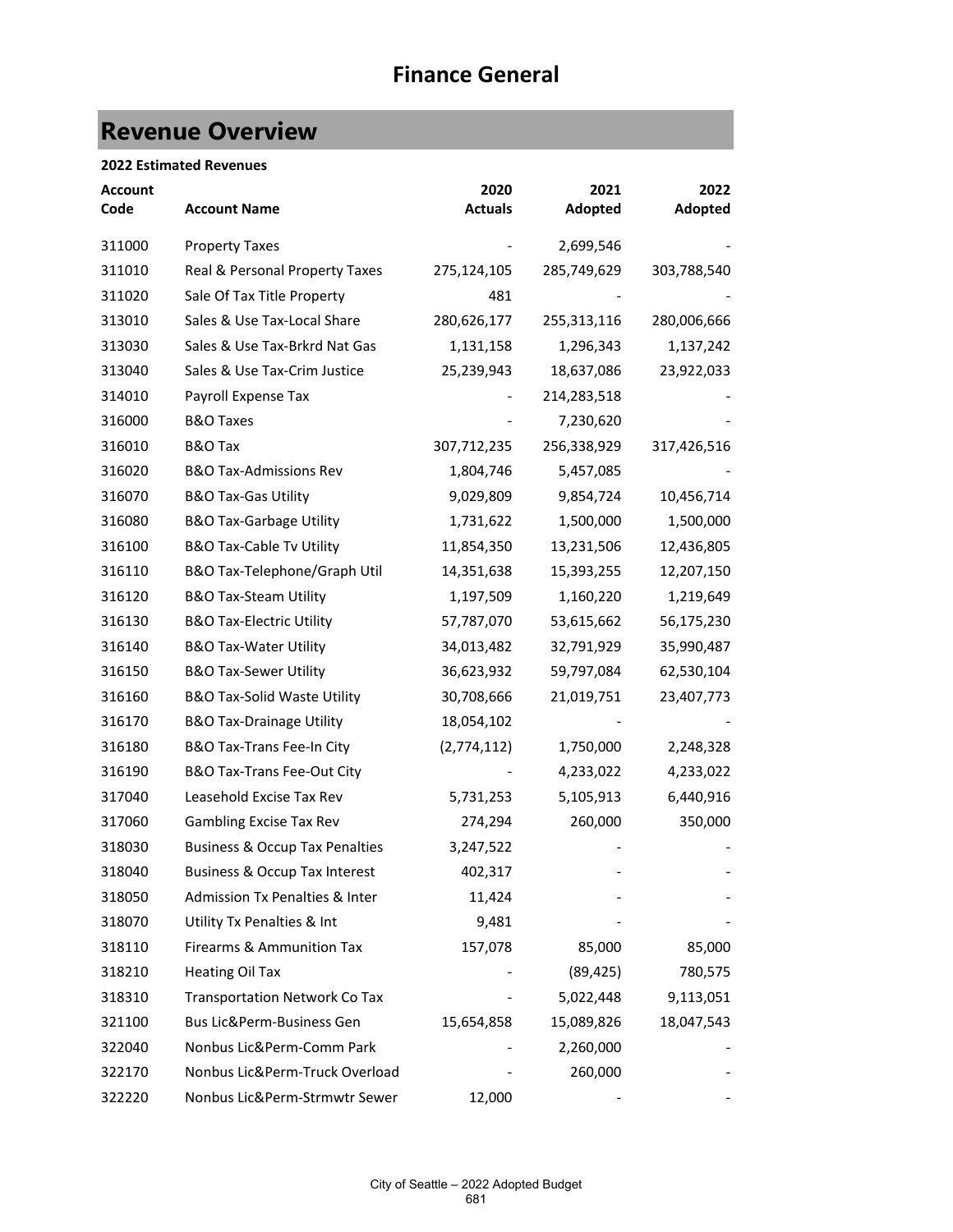| 322260                   | Nonbus Lic&Perm-Meter Hood<br>Fee             |               | 4,500,000     |               |
|--------------------------|-----------------------------------------------|---------------|---------------|---------------|
| 331110                   | <b>Direct Fed Grants</b>                      |               |               | 1,410,750     |
| 335010                   | Marijuana Enforcement                         | 1,388,446     | 1,350,000     | 1,350,000     |
| 335030                   | <b>Vessel Registration Fees</b>               | 128,942       | 125,000       | 125,000       |
| 335070                   | Criminal Justice Hi Crm                       | 2,635,713     | 2,000,000     | 2,000,000     |
| 335080                   | Criminal Justice Pop                          | 1,589,709     | 1,200,000     | 1,200,000     |
| 335090                   | Criminal Justice Dcd #1                       | 1,054,008     | 800,000       | 800,000       |
| 335120                   | Rev Sharing Dui-Cities                        | 138,495       | 100,000       | 100,000       |
| 335140                   | Liquor Excise Tax                             | 5,929,197     | 4,000,000     | 4,000,000     |
| 335150                   | Liquor Board Profits                          | 5,998,551     | 5,950,000     | 5,950,000     |
| 337080                   | Other Private Contrib & Dons                  | 100,141       |               |               |
| 341900                   | General Government-Other Rev                  | 1,212,830     | 1,435,000     | 565,449       |
| 348170                   | Isf-Itd Alloc Rev                             | 2,936,258     |               |               |
| 350030                   | <b>Parking Infraction Penalties</b>           |               |               | (6,513,000)   |
| 350190                   | Nsf Check Fees                                | 1,682         |               |               |
| 360010                   | <b>Investment Interest</b>                    |               |               | 91,125        |
| 360020                   | Inv Earn-Residual Cash                        |               | 2,124,561     | 2,124,561     |
| 360130                   | Interest On Contracts/Notes Re                | 390,350       | 375,000       | 225,000       |
| 360180                   | Penalties-Spec Assessments                    | 36,699        |               |               |
| 360290                   | <b>Parking Fees</b>                           |               | 24,719,186    | 1,835,390     |
| 360900                   | Miscellaneous Revs-Other Rev                  | 2,855         | 889,425       | 971,071       |
| 397010                   | <b>Operating Transfers In</b>                 | 47,305,180    | 72,750,000    | 159,585,820   |
|                          | Total Revenues for: 00100 - General Fund      | 1,200,566,196 | 1,411,664,958 | 1,359,324,513 |
| 400000                   | Use of/Contribution to Fund<br><b>Balance</b> |               | 22,163,398    | 5,930,764     |
|                          | Total Resources for:00100 - General Fund      | 1,200,566,196 | 1,433,828,356 | 1,365,255,277 |
| 318100                   | Sweetened Beverage Tax                        | 15,673,970    | 20,771,875    | 20,384,000    |
| 318120                   | Sweet Bev Tax Penalty and Int                 | 20,266        |               |               |
| 397010                   | <b>Operating Transfers In</b>                 | 17,193,689    |               | 2,334,075     |
| <b>Beverage Tax Fund</b> | Total Revenues for: 00155 - Sweetened         | 32,887,925    | 20,771,875    | 22,718,075    |
| 400000                   | Use of/Contribution to Fund<br><b>Balance</b> |               | (15, 323)     | (727, 311)    |
| <b>Beverage Tax Fund</b> | Total Resources for:00155 - Sweetened         | 32,887,925    | 20,756,552    | 21,990,764    |
| 360010                   | Investment Interest                           |               | (1, 150, 000) |               |
| 360020                   | Inv Earn-Residual Cash                        |               | 2,200,000     | 1,400,000     |
| 360290                   | <b>Parking Fees</b>                           |               | 150,000       |               |
| 395010                   | Sales Of Land & Buildings                     |               | 2,515,000     |               |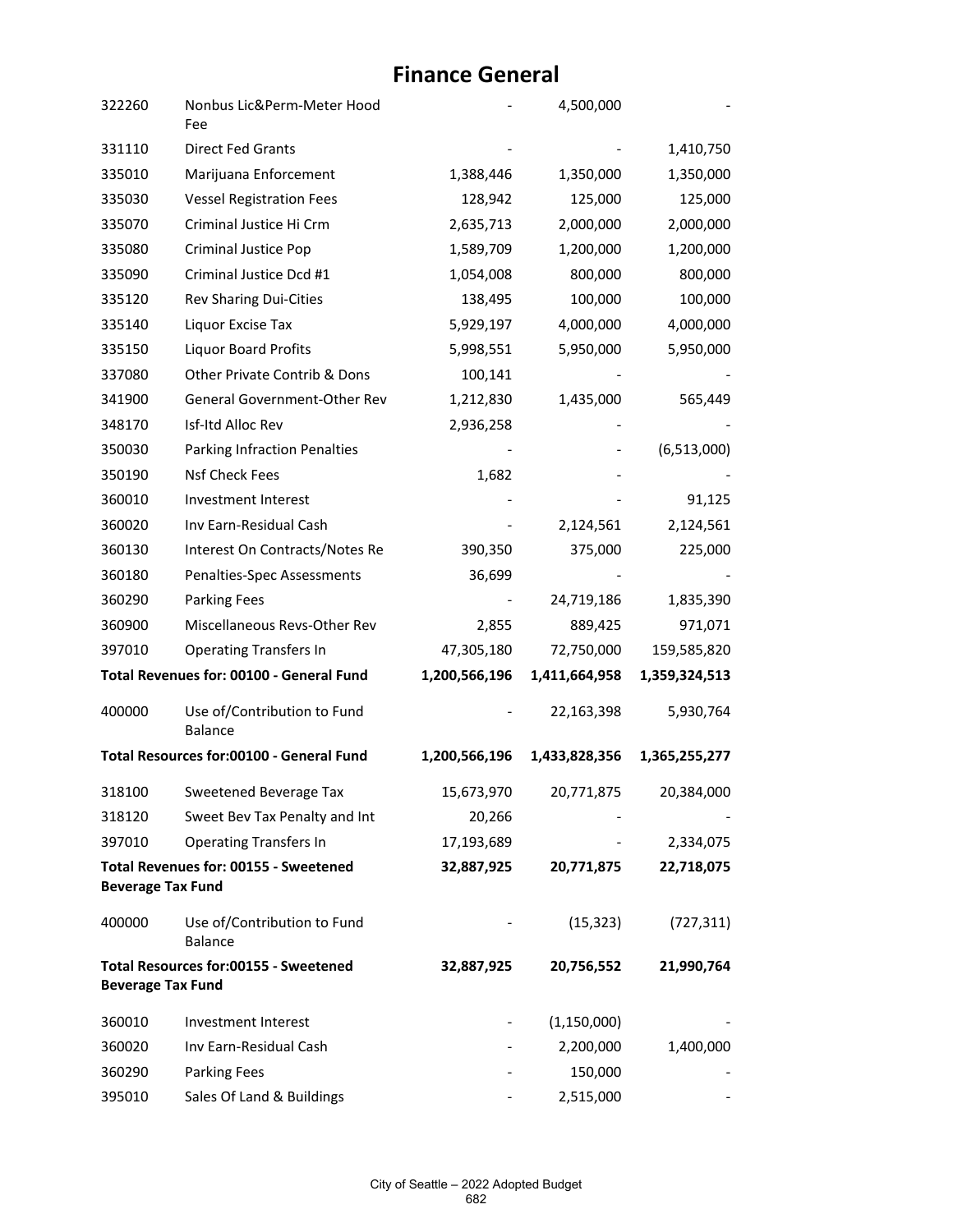|                             | Total Revenues for: 00164 - Unrestricted<br><b>Cumulative Reserve Fund</b>        |           | 3,715,000    | 1,400,000    |
|-----------------------------|-----------------------------------------------------------------------------------|-----------|--------------|--------------|
| 400000                      | Use of/Contribution to Fund<br><b>Balance</b>                                     |           | (446, 430)   | 11,854,020   |
|                             | <b>Total Resources for:00164 - Unrestricted</b><br><b>Cumulative Reserve Fund</b> |           | 3,268,570    | 13,254,020   |
| 397010                      | <b>Operating Transfers In</b>                                                     | 3,007,478 | $\mathbf{1}$ | 15,400,001   |
| <b>Stabilization Fund</b>   | Total Revenues for: 00166 - Revenue                                               | 3,007,478 | 1            | 15,400,001   |
| 400000                      | Use of/Contribution to Fund<br><b>Balance</b>                                     |           | 25,700,000   | (15,400,001) |
| <b>Stabilization Fund</b>   | Total Resources for:00166 - Revenue                                               | 3,007,478 | 25,700,001   |              |
| 360210                      | Oth Interest Earnings                                                             | 649       |              |              |
| 397010                      | <b>Operating Transfers In</b>                                                     | 1,922,482 |              | (23,687,000) |
| 397100                      | <b>Intrafund Revenues</b>                                                         |           | 33,687,000   | 33,687,000   |
|                             | Total Revenues for: 10102 - Emergency Fund                                        | 1,923,131 | 33,687,000   | 10,000,000   |
| 400000                      | Use of/Contribution to Fund<br><b>Balance</b>                                     |           | 47,050,000   | (10,000,000) |
|                             | Total Resources for:10102 - Emergency Fund                                        | 1,923,131 | 80,737,000   |              |
| 317090                      | Short Term Rental Tax                                                             | 6,319,405 | 5,775,000    | 9,807,381    |
| 397010                      | <b>Operating Transfers In</b>                                                     | 1,631,201 |              |              |
| <b>Tax Fund</b>             | Total Revenues for: 12200 - Short-Term Rental                                     | 7,950,606 | 5,775,000    | 9,807,381    |
| 400000                      | Use of/Contribution to Fund<br><b>Balance</b>                                     |           | (1,229,356)  | 600,634      |
| <b>Tax Fund</b>             | Total Resources for:12200 - Short-Term Rental                                     | 7,950,606 | 4,545,644    | 10,408,015   |
| 316020                      | <b>B&amp;O Tax-Admissions Rev</b>                                                 |           |              | 1,371,914    |
| 397010                      | <b>Operating Transfers In</b>                                                     |           |              | 723,000      |
| Fund                        | Total Revenues for: 12400 - Arts and Culture                                      |           |              | 2,094,914    |
| 316060                      | <b>B&amp;O Tax-Commercial Parking</b>                                             |           |              | (3,618,331)  |
| Fund                        | Total Revenues for: 13000 - Transportation                                        |           |              | (3,618,331)  |
| 331110                      | <b>Direct Fed Grants</b>                                                          |           |              | 116,170,814  |
| <b>Fiscal Recovery Fund</b> | <b>Total Revenues for: 14000 - Coronavirus Local</b>                              |           |              | 116,170,814  |
| 400000                      | Use of/Contribution to Fund<br><b>Balance</b>                                     |           |              | 4,930,813    |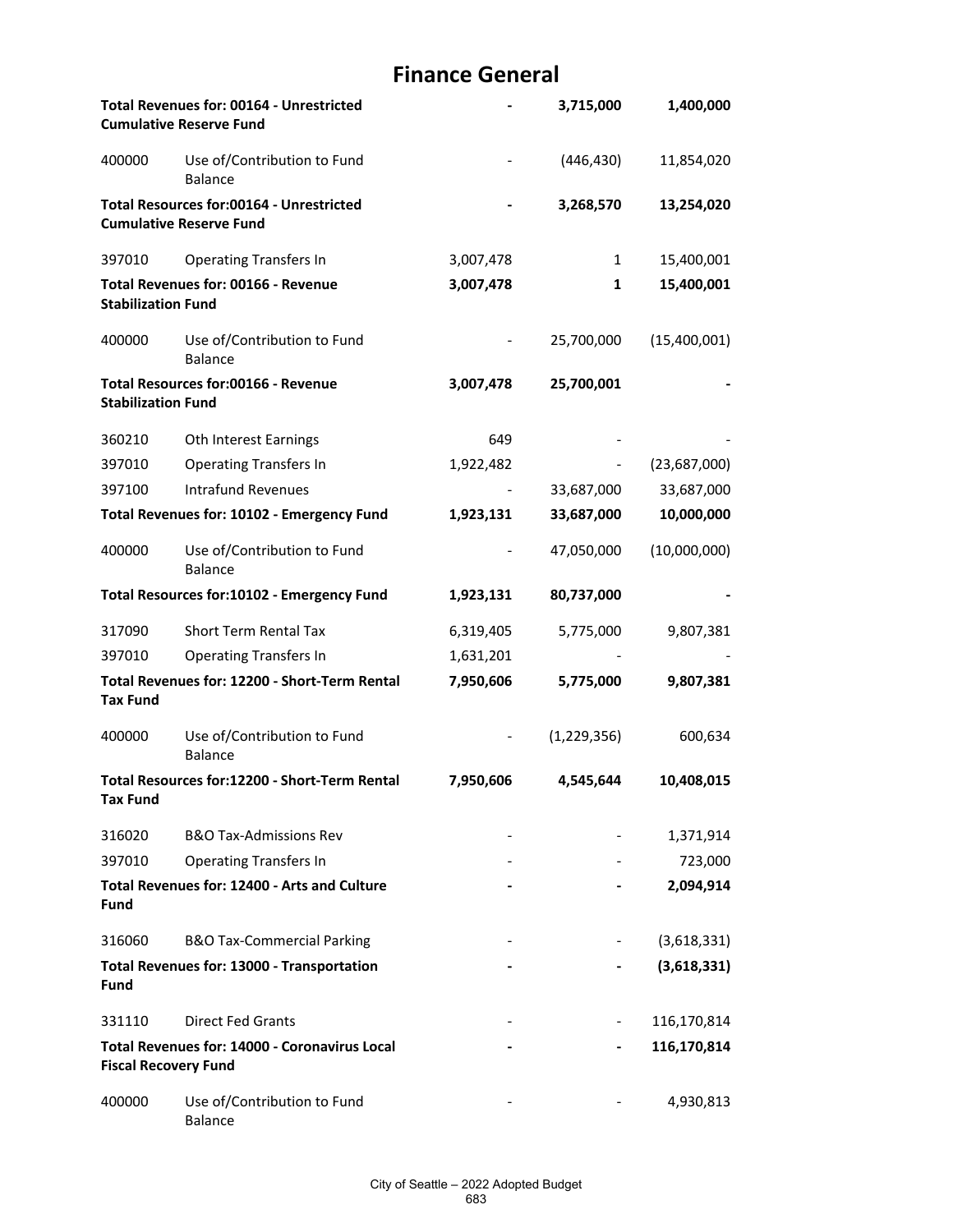| <b>Fiscal Recovery Fund</b>  | Total Resources for:14000 - Coronavirus Local                                               |            |                          | 121,101,627 |
|------------------------------|---------------------------------------------------------------------------------------------|------------|--------------------------|-------------|
| 314010                       | Payroll Expense Tax                                                                         | -          | $\overline{\phantom{a}}$ | 233,872,161 |
| Tax                          | Total Revenues for: 14500 - Payroll Expense                                                 |            |                          | 233,872,161 |
| 400000                       | Use of/Contribution to Fund<br>Balance                                                      |            |                          | (75, 550)   |
| Tax                          | <b>Total Resources for:14500 - Payroll Expense</b>                                          |            |                          | 233,796,611 |
| 350030                       | Parking Infraction Penalties                                                                |            |                          | 3,600,000   |
|                              | Total Revenues for: 18500 - School Safety<br><b>Traffic and Pedestrian Improvement Fund</b> |            |                          | 3,600,000   |
| 317030                       | Trans Ben Dist Vehicle Fees                                                                 |            | 3,600,000                |             |
| <b>Benefit District Fund</b> | Total Revenues for: 19900 - Transportation                                                  |            | 3,600,000                |             |
| 360000                       | <b>Miscellaneous Revs</b>                                                                   |            | 1,965,571                | 1,965,571   |
|                              | Total Revenues for: 20130 - LTGO Bond<br><b>Interest and Redemption Fund</b>                |            | 1,965,571                | 1,965,571   |
| 311010                       | Real & Personal Property Taxes                                                              |            | 22,764,200               | 22,764,200  |
|                              | Total Revenues for: 20140 - UTGO Bond<br><b>Interest Redemption Fund</b>                    |            | 22,764,200               | 22,764,200  |
| 317010                       | Real Estate Excise Tax Reet #1                                                              | 40,144,200 | 32,679,761               | 44,022,018  |
| 318080                       | <b>Other Taxes Penalties &amp; Int</b>                                                      | 1,996      |                          |             |
| Fund                         | Total Revenues for: 30010 - REET I Capital                                                  | 40,146,196 | 32,679,761               | 44,022,018  |
| 400000                       | Use of/Contribution to Fund<br><b>Balance</b>                                               |            | 9,498,573                | 22,500,455  |
| Fund                         | Total Resources for:30010 - REET I Capital                                                  | 40,146,196 | 42,178,334               | 66,522,473  |
| 317010                       | Real Estate Excise Tax Reet #1                                                              |            |                          | 3,775,983   |
| 317020                       | Real Estate Excise Tax Reet #2                                                              | 40,144,200 | 32,679,761               | 40,246,035  |
| 318080                       | Other Taxes Penalties & Int                                                                 | 1,996      |                          |             |
| Fund                         | Total Revenues for: 30020 - REET II Capital                                                 | 40,146,196 | 32,679,761               | 44,022,018  |
| 400000                       | Use of/Contribution to Fund<br><b>Balance</b>                                               |            | 933,095                  | 22,306,712  |
| Fund                         | Total Resources for:30020 - REET II Capital                                                 | 40,146,196 | 33,612,856               | 66,328,730  |
| 400000                       | Use of/Contribution to Fund<br><b>Balance</b>                                               |            |                          | 36,933      |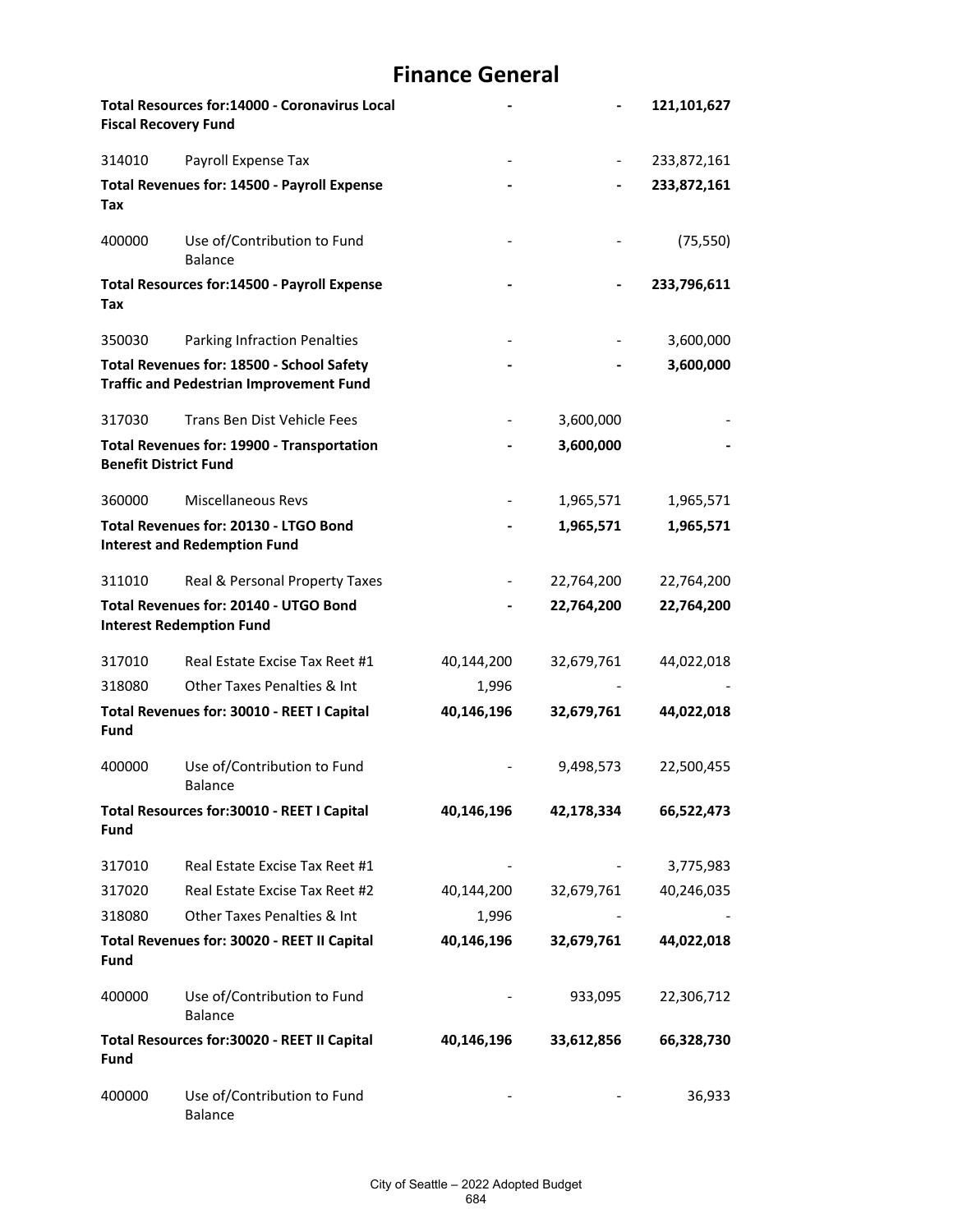|                          | Total Resources for:35200 - 2008<br><b>Multipurpose LTGO Bond Fund</b>               |             | 36,933  |
|--------------------------|--------------------------------------------------------------------------------------|-------------|---------|
| 400000                   | Use of/Contribution to Fund<br><b>Balance</b>                                        |             | 72,164  |
|                          | Total Resources for:35400 - 2010<br><b>Multipurpose LTGO Bond Fund</b>               |             | 72,164  |
| 400000                   | Use of/Contribution to Fund<br><b>Balance</b>                                        |             | 142,824 |
|                          | Total Resources for:35500 - 2011<br><b>Multipurpose LTGO Bond Fund</b>               |             | 142,824 |
| 400000                   | Use of/Contribution to Fund<br>Balance                                               |             | 90,176  |
|                          | Total Resources for:35700 - 2013<br><b>Multipurpose LTGO Bond Fund</b>               |             | 90,176  |
| 400000                   | Use of/Contribution to Fund<br><b>Balance</b>                                        |             | 42,545  |
| <b>B</b> Taxable         | Total Resources for:35710 - 2013 LTGO Series                                         |             | 42,545  |
| 400000                   | Use of/Contribution to Fund<br>Balance                                               |             | 4,915   |
| <b>LTGO Bond Fund</b>    | Total Resources for:36210 - 2015 Taxable                                             |             | 4,915   |
| 400000                   | Use of/Contribution to Fund<br><b>Balance</b>                                        |             | 23,517  |
| <b>Taxable Bond Fund</b> | Total Resources for:36310 - 2016 LTGO                                                |             | 23,517  |
| 400000                   | Use of/Contribution to Fund<br><b>Balance</b>                                        |             | 157,440 |
|                          | Total Resources for:36500 - 2018<br><b>Multipurpose LTGO Bond Fund</b>               |             | 157,440 |
| 391010                   | G.O.Bond Proceeds                                                                    | 61,899,481  |         |
|                          | <b>Total Revenues for: 36800 - 2021</b><br><b>Multipurpose LTGO Bond Fund</b>        | 61,899,481  |         |
| 400000                   | Use of/Contribution to Fund<br><b>Balance</b>                                        | (8,083,000) |         |
|                          | Total Resources for:36800 - 2021<br><b>Multipurpose LTGO Bond Fund</b>               | 53,816,481  |         |
| 391010                   | G.O.Bond Proceeds                                                                    | 122,837,800 |         |
|                          | Total Revenues for: 36810 - 2021 West Seattle<br><b>Bridge Repair LTGO Bond Fund</b> | 122,837,800 |         |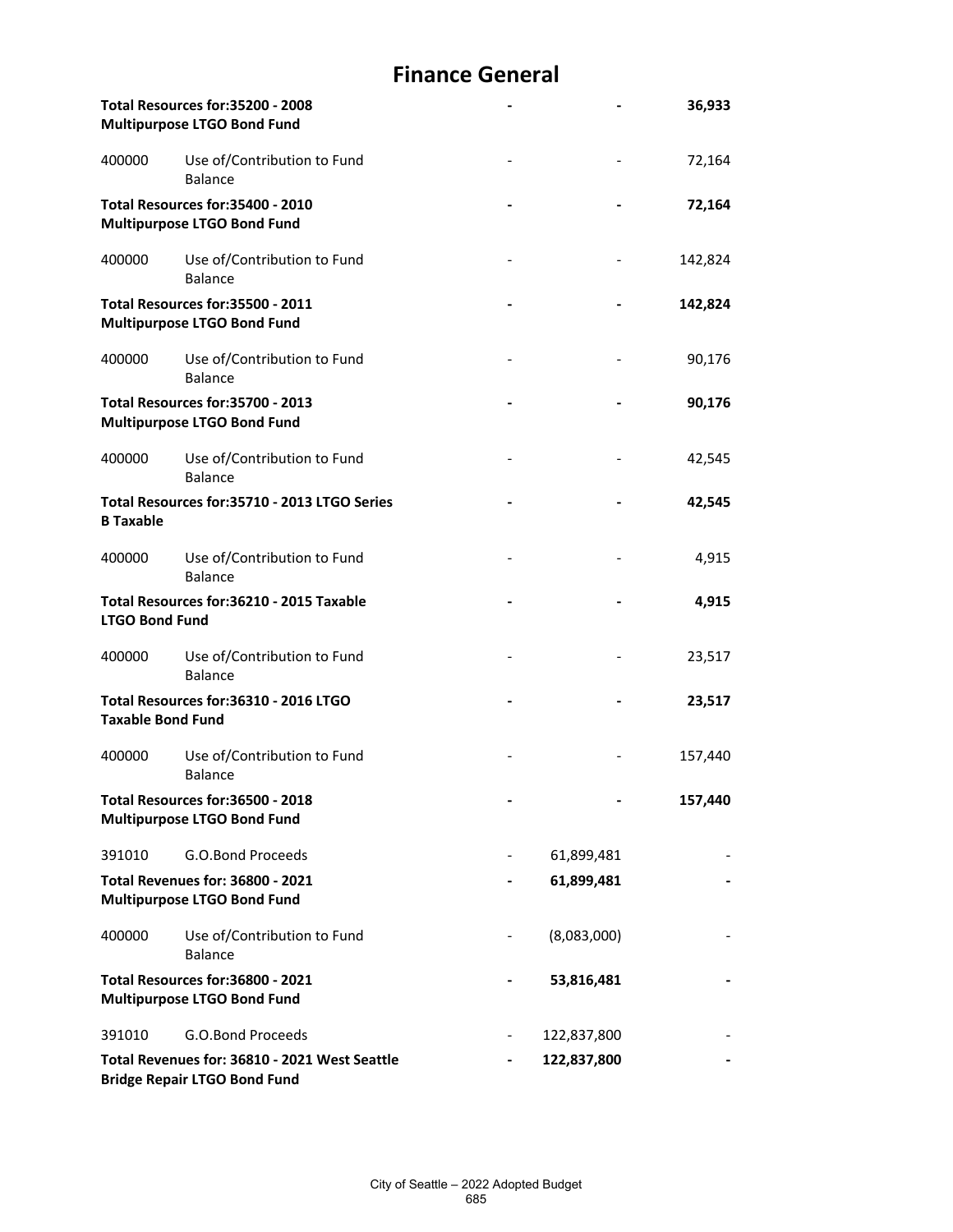| 400000                    | Use of/Contribution to Fund<br><b>Balance</b>                                        |               | (70,000,000)  | 2,881,431     |
|---------------------------|--------------------------------------------------------------------------------------|---------------|---------------|---------------|
|                           | Total Resources for:36810 - 2021 West Seattle<br><b>Bridge Repair LTGO Bond Fund</b> |               | 52,837,800    | 2,881,431     |
| 391010                    | G.O.Bond Proceeds                                                                    |               |               | 102,925,363   |
|                           | Total Revenues for: 36900 -<br>2022 Multipurpose LTGO Bond Fund                      |               |               | 102,925,363   |
| 400000                    | Use of/Contribution to Fund<br><b>Balance</b>                                        |               |               | (100,000,000) |
|                           | Total Resources for:36900 -<br>2022 Multipurpose LTGO Bond Fund                      |               |               | 2,925,363     |
| 391010                    | G.O.Bond Proceeds                                                                    |               |               | 25,137,150    |
| <b>Taxable Bond Fund</b>  | Total Revenues for: 36910 - 2022 LTGO                                                |               |               | 25,137,150    |
| 400000                    | Use of/Contribution to Fund<br><b>Balance</b>                                        |               |               | 397,115       |
| <b>Proceeds</b>           | <b>Total Resources for:37000 - Garage Disposition</b>                                |               |               | 397,115       |
| <b>Total FG Resources</b> |                                                                                      | 1,326,627,729 | 1,779,611,365 | 1,957,375,444 |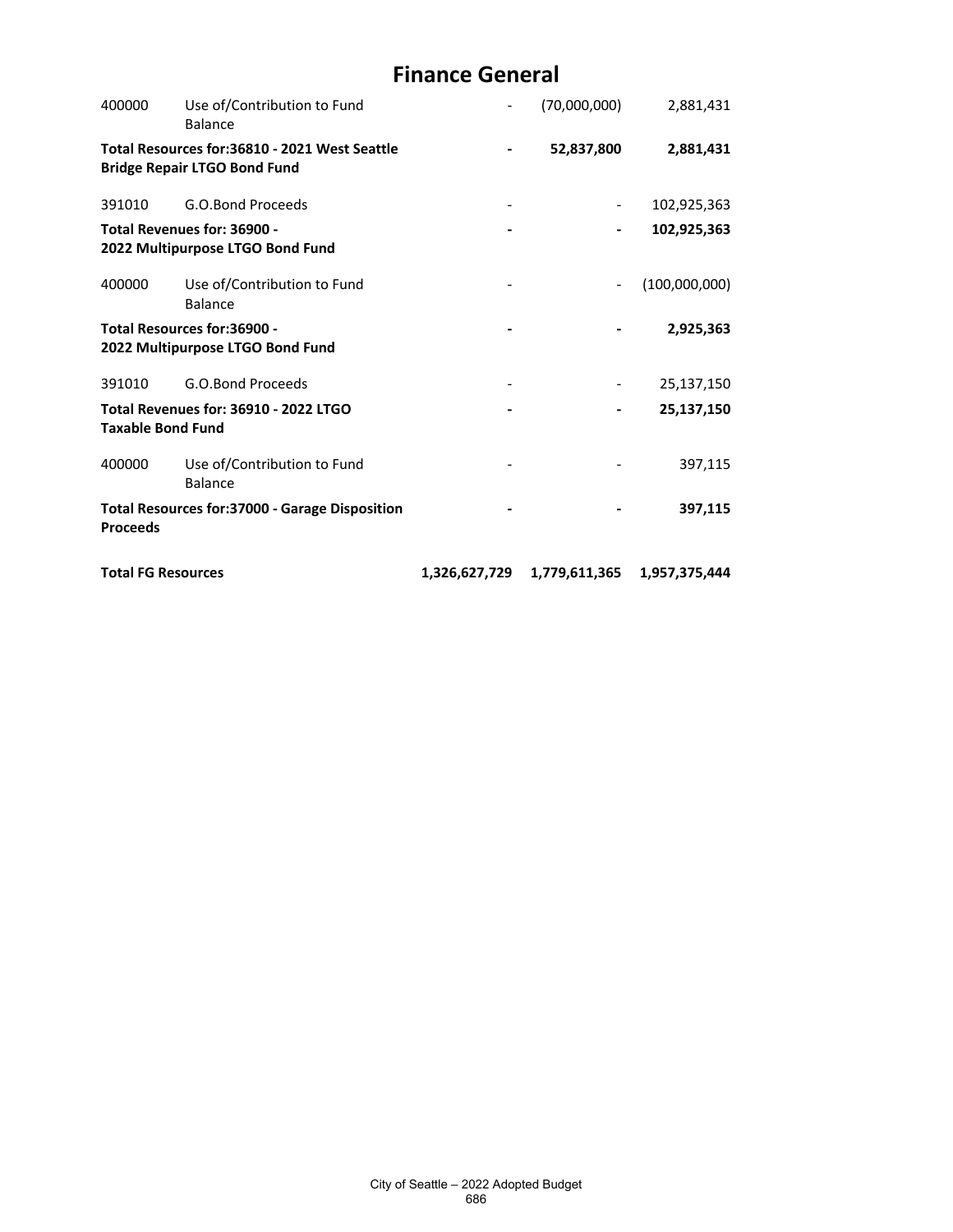### **Appropriations by Budget Summary Level and Program**

### **FG - BO-FG-2QA00 - Appropriation to Special Funds**

The purpose of the Appropriation to Special Funds Budget Summary Level is to appropriate General Fund and other centrally managed resources, several of which are based upon the performance of certain City revenues, to bond redemption or special purpose funds. These appropriations are implemented as operating transfers to the funds or accounts they support.

| <b>Program Expenditures</b>    | 2020<br><b>Actuals</b> | 2021<br>Adopted | 2022<br>Adopted |
|--------------------------------|------------------------|-----------------|-----------------|
| Appropriation to Special Funds | 225,003,924            | 278,524,335     | 359.917.216     |
| Total                          | 225,003,924            | 278.524.335     | 359,917,216     |

*\*FTE totals are provided for informational purposes only. Changes in FTEs resulting from City Council or Human Resources Director actions outside of the budget process may not be detailed here*

#### **FG - BO-FG-2QD00 - General Purpose**

The purpose of the General Purpose Budget Summary Level is to provide appropriation authority to those programs for which there is no single appropriate managing department, or for which there is Council and/or Mayor desire for additional budget oversight.

| <b>Program Expenditures</b> | 2020<br><b>Actuals</b> | 2021<br>Adopted | 2022<br>Adopted |
|-----------------------------|------------------------|-----------------|-----------------|
| General Purpose             | 53.461.533             | 137.110.959     | 63,583,574      |
| Total                       | 53.461.533             | 137,110,959     | 63,583,574      |

*\*FTE totals are provided for informational purposes only. Changes in FTEs resulting from City Council or Human Resources Director actions outside of the budget process may not be detailed here*